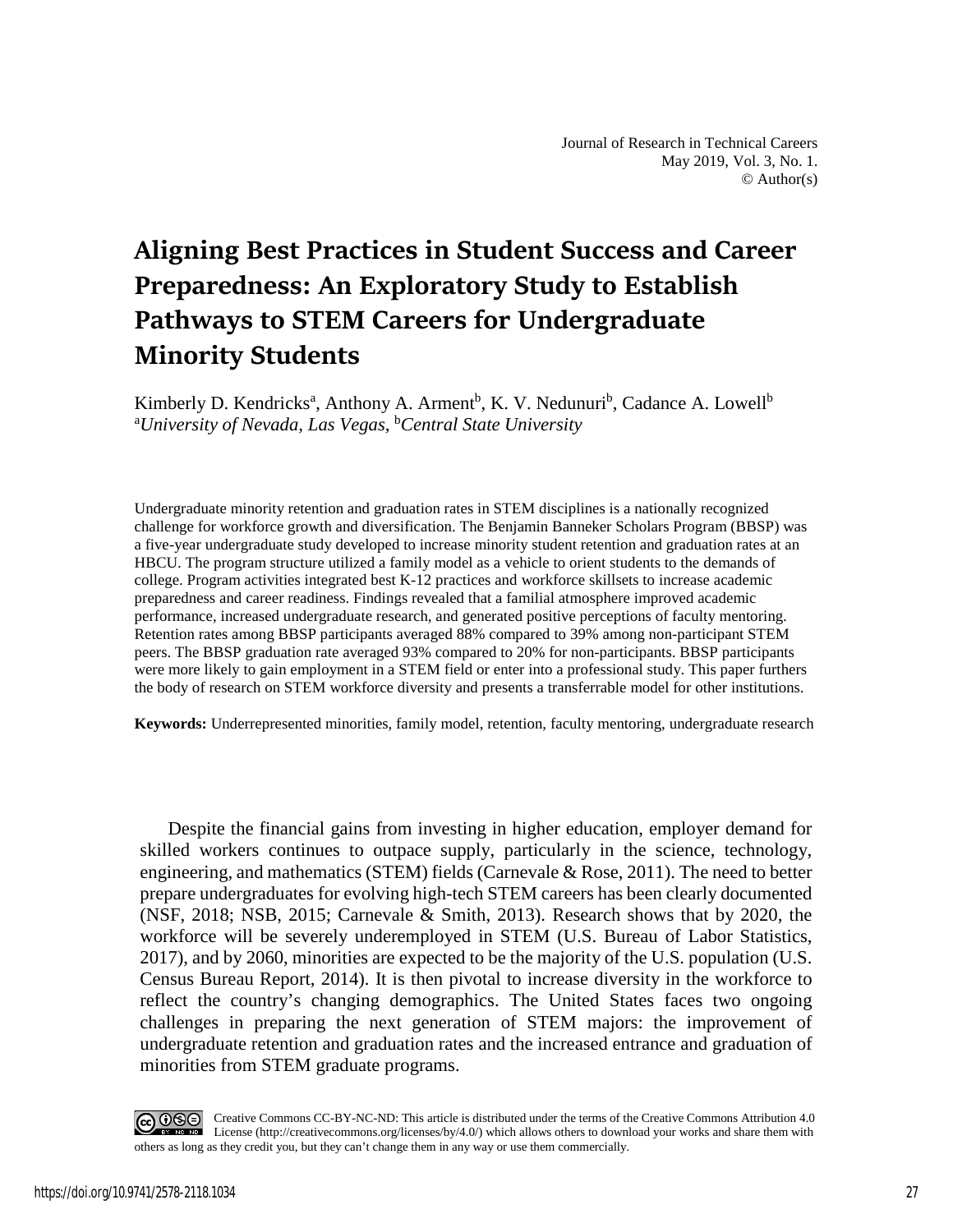In 2009, President Obama launched Educate to Innovate, a national program catalyzing federal funding agencies and educational organizations to work together differently to create a STEM-capable U.S. workforce (White House Press, 2009). Together, and with additional federal investments (i.e., One Decade, One Million More Graduates and STEM for ALL), President Obama solidified a cross-agency priority that accelerated a national push to improve academic preparedness and career readiness in STEM. The goal: to strengthen pathways to graduate/professional study and/or an industrial career in STEM (PCAST, 2012; Obama, 2016).

To assist colleges and institutions with reforming their approach to retaining and graduating STEM students, the President's Council of Advisors on Science and Technology (PCAST) directed universities to coordinate their degree programs with curriculums of K-12 schools, adopt validated teaching practices, and build industrial partnerships to diversify STEM pathways (PCAST, 2012; Carnevale & Hanson, 2015).

Previously, the onus fell on K-12 systems to address the lack of student readiness for college. K-12 systems aligned high school graduation standards with college entrance requirements, reexamined secondary assessments such as high school exit exams and proficiency tests, and/or hired college counselors (American College Testing, 2016; Porter, Polikoff, & Smithson, 2009; Larson & Novak, 2002). A 2013 study supported by the Lumina Foundation proposed a framework for how universities could better participate in the process of improving student readiness; according to this framework universities should: engage in dialogue with K-12 systems, create bridging infrastructure to tune learning outcomes with degree/career expectations, and commit to accountability measures (Conley & Gaston, 2013; Adelman, Ewell, Gaston, & Schneider, 2014; Jankowski & Marshall, 2015).

In the state of Ohio, colleges and universities were guided by the Department of Education to develop statewide governing committees to facilitate dialogue, strategy, and implementation with K-12 systems (Ohio Board of Regents, 2011; Ohio Board of Regents, 2014; Ohio Department of Education, 2014). Colleges and universities instituted dualcredit options, expanded student learning of the STEM knowledge-base, formed new courses that better prepared students for careers within their discipline of study, created opportunities to reduce remediation, and established academic support programs that better served all types of students, especially students from underserved populations, i.e., firstgeneration students and ethnic minorities (Complete College Ohio Task Force Subcommittee Report, 2014; Complete College Ohio Task Force Report, 2011; Ohio Board of Regents, 2014). This paper discusses how one institution in Ohio developed an academic support program for undergraduate minorities that increased STEM retention, graduation, and placement into the STEM workforce.

The Benjamin Banneker Scholars Program (BBSP) was established in 2008 to study a new approach to increasing minority student retention and graduation in STEM. The program integrated best practices in academic achievement and career readiness to (1) orient students to the academic demands of college and (2) equip students with the necessary skills to become a STEM professional. The BBSP was created during a university undertaking to redesign the general education program as well as the core curricula for all disciplines. The BBSP leveraged two specific curricular efforts: expanding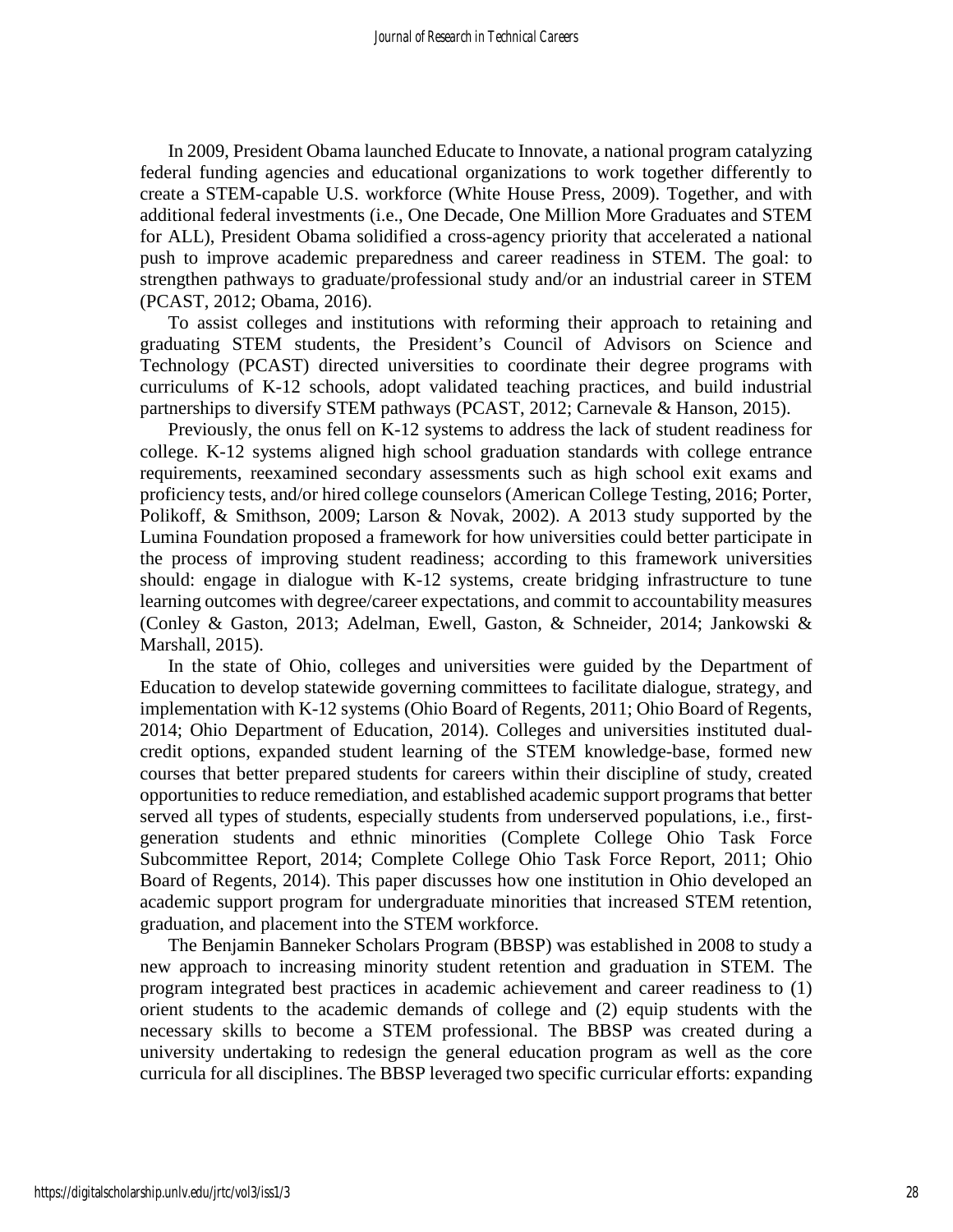student learning of the STEM knowledge-base and aligning course content with desirable knowledge and skills for careers within students' discipline of study.

To better prepare students for the academic demands of college, the BBSP adopted proven practices in minority student achievement from K-12 classrooms: caring teachers, high expectations, a disciplined learning environment, academic rigor, and an active student learning environment (Somers, Owens, & Piliawsky, 2008; Howard, 2001; Ladsen-Billings, 1994; Grantham & Ford, 2003; Allison & Rehm, 2006). In addition, a familial classroom environment was shown to significantly impact minority student academic success (Coats & Xu, 2011; Booker, 2006; Howard, 2001). Familial bonds influenced habits and behaviors needed to survive and excel in the academic environment. Familial aspects, then, became the foundation of the BBSP.

To better prepare students as STEM professionals, the BBSP leveraged the STEM core curricula to train students on skills and knowledge-concepts expected of STEM professionals: problem solving skills, critical thinking skills, technology applications, leadership skills, teamwork, ethics, and career development (STEM Career Cluster, 2008). The BBSP also partnered with the Center for Student Opportunities, an academic support office on campus, to take advantage of its partnerships with national and local businesses and institutions. Research has shown that institutional partnerships with businesses and corporations provide resources that advance students along the pathway towards a professional career. Example opportunities include mentorships, internships, professional development workshops, financial contributions, as well as research and commercialization (Davis & Binder, 2016; North, 2011; Madden, 2005). The Center for Student Opportunities provided tutoring, professional development workshops, internships, and graduate school visits. The BSSP incorporated these activities into its program design.

To further prepare students academically and professionally, the BBSP also adopted undergraduate research and faculty and peer mentoring as program components. Undergraduate research and mentoring are two widely recognized pedagogical movements in STEM that have greatly benefitted undergraduate minority students (Roach, 2015). Together, the above activities provided the framework of the BSSP. The development of a program with such unique characteristics prompted three broad research questions:

- 1. Would the incorporation of culturally relevant practices taken from a K-12 environment as well as the incorporation of a STEM workforce knowledge-base and skillset translate into a successful undergraduate STEM academic environment for underrepresented minority STEM majors?
- 2. Would this integrated, familial environment positively influence attitudes and interest to pursue graduate/professional study in STEM and/or a professional career in STEM?
- 3. Would adoption of such practices and environments translate into desirable outcomes such as improvements in retention rates, graduation rates, academic performance, and STEM career placements and advancements?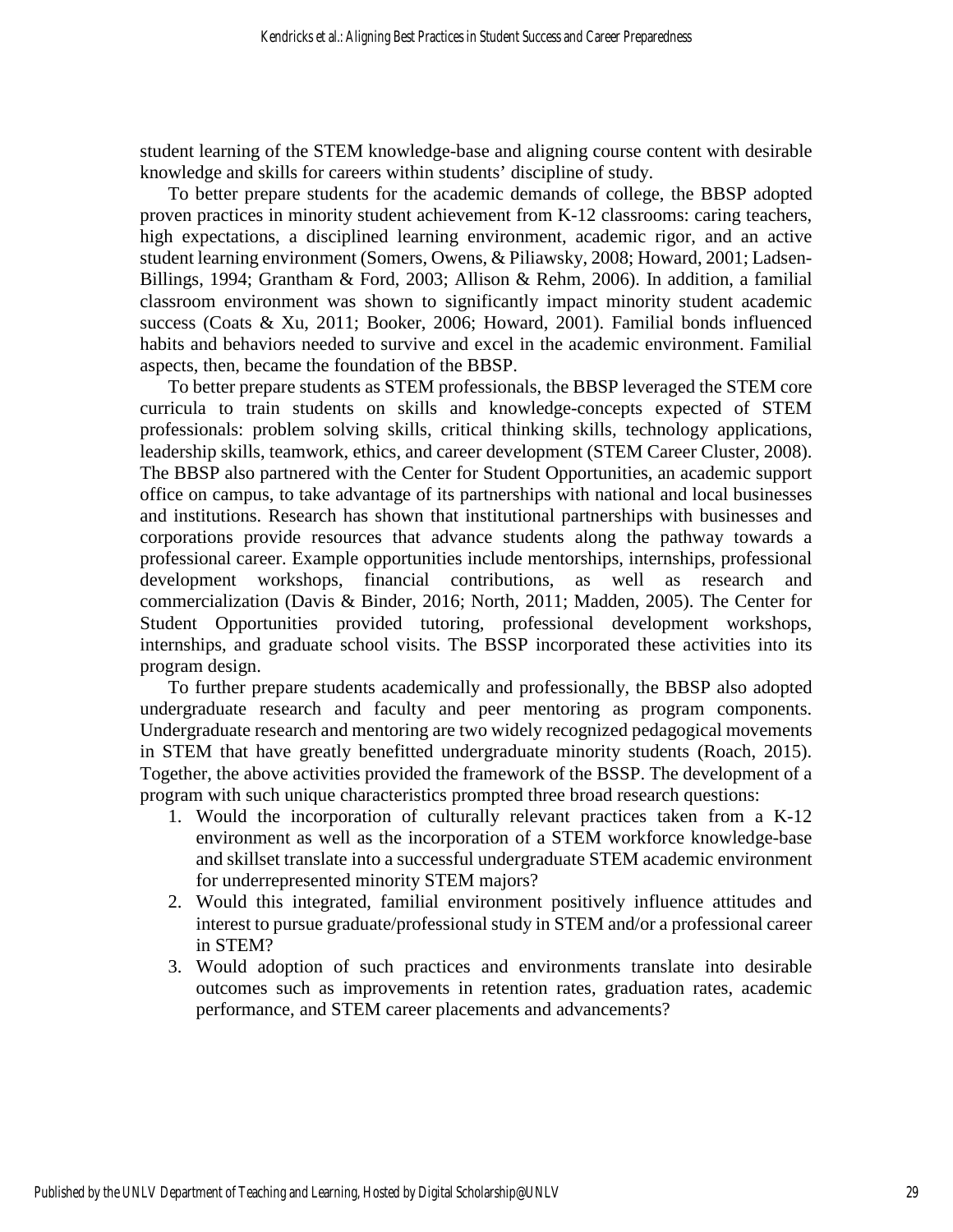## **Literature Review**

**The Role of Historically Black Colleges and Universities.** Historically Black Colleges and Universities (HBCUs) play an integral role in contributing to national graduation and retention rates for African American students. Approximately 20% of African-American college students attend HBCUs (Aud et al., 2011). Moreover, 17 of the top 21 undergraduate producers of African-American STEM doctoral degrees were HBCUs (U.S. Commission on Civil Rights, 2010). Historically, HBCUs have higher retention and graduation rates for African American students than predominantly white institutions (PWIs). Literature has shown that HBCUs cultivate a more supportive learning environment for minority students than PWIs (Fleming, 1984; Allen, 1992). Davis (1994) concluded that the social and academic environments of HBCUs positively impacted minority students' self-esteem, academic proficiency, and social development all of which help to retain and matriculate students through academic programs. The National Council of Education Statistics (Aud et al., 2011) reported that HBCUs produced 21% of all 4-year degrees awarded to African-Americans, and 28% of STEM bachelor's degrees bestowed to African Americans (Lee & Darity, 2012). Further, African American STEM students attending an HBCU enroll in graduate STEM programs in higher numbers than those who attend PWIs (Wenglinsky, 1997).

Research has cited that it is not a lack of interest in science that causes attrition in STEM, but rather, that educational disadvantages are cumulative in nature. Science builds on its content through grade levels and failures (of student learning, insufficiency of teaching, low school funding, etc.) can prevent students from mastering the prerequisite knowledge that they need to understand the content and continue to be motivated (Sasso, 2008). Minority students entering U.S. colleges demonstrate equal interest in STEM as their Caucasian peers, yet they are only two-thirds as likely as Caucasians to earn bachelor's degrees in those fields (Koenig, 2009). Attrition rates for African Americans are nearly twice as high as for Caucasians and Asians in STEM. Further, for African Americans, onethird of this attrition takes place within the first four semesters of college (Hewitt  $\&$ Seymour, 1991; Phillips, 1991).

The gap in bachelor's degree attainment between African Americans and their counterparts continues to persist (Beede et al., 2011). With regard to degree attainment, the 6-year graduation rates (of 120/130 credits) for all majors have remained stagnant around 50%. However, within science and engineering fields, there have been signs of improvement– 63% compared to 55% in non-science and engineering fields (NSF, 2012). Nevertheless, Caucasians have earned twice as many science and engineering degrees than African Americans, and three times as many science and engineering degrees than Hispanics (Beede et al., 2011). As there is also a shortage of STEM minorities nationally, these findings provide additional emphasis on the role HBCUs have in contributing to higher rates of minorities earning STEM bachelor's degrees.

**The STEM Family Model.** The Benjamin Banneker Scholars Program (BBSP) was designed to address seven challenges for recruiting and retaining minority students (Nestor & Kerka, 2009): 1) academic preparedness, 2) low self-efficacy, 3) assurance of belonging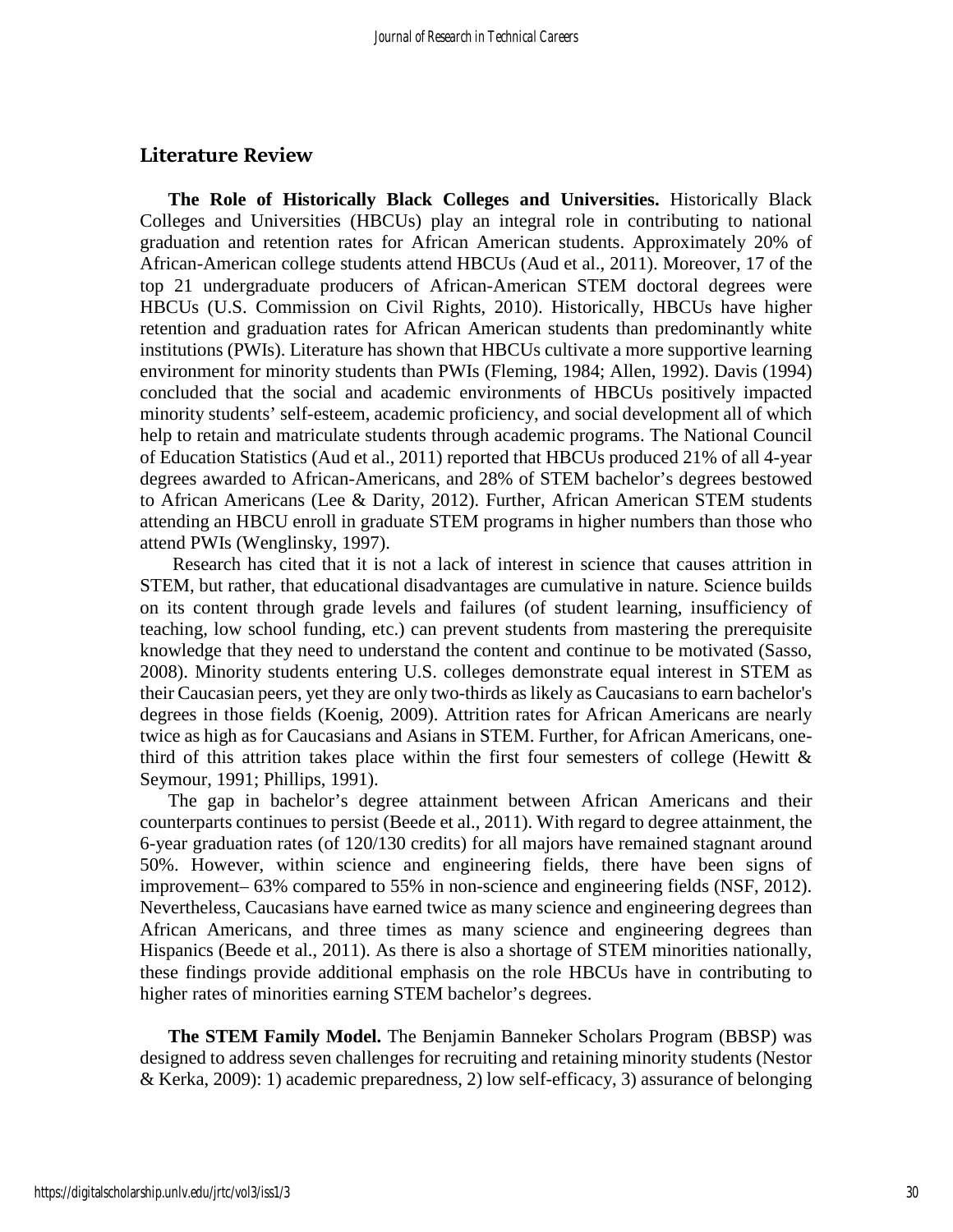within the discipline, 4) environmental isolation, 5) financial support, 6) lack of supportive network, and 7) impractical expectations of themselves and their college experiences. Academically successful students often come from families with a strong parental education, higher parent incomes, and a strong family structure with active involvement from both parents in their cultural, social, and intellectual development. These families also have ties with educated and elite communities that further enrich their children's cognitive development from an early age. Unfortunately, such a supportive environment does not exist for many minority families of low income, having first-generation college students. Parents have to work multiple jobs sometimes to support their families and are not able to spend adequate time with children. The conceptual framework of the BBSP is comprised of a family model that provides a supportive environment to minority, first-generation college students. The model is aligned with proven practices from K-12 education and introduces parental guides who instill knowledge and skills essential to becoming academically successful. The parental guides, referred to from hereon as faculty mentors, replicate three important elements that typically define the role of a parent. The faculty mentors serve as (1) well-informed parents who are actively involved in a student's cognitive development, as well as the student's intellectual and emotional growth, (2) supportive parents who provide encouragement and advice about advanced education and professional careers, and (3) caring parents who are concerned about the student's health, wellness, and safety. The model also mimics the social environments prevailing in successful families which are comprised of activities that strengthen bonds within the family and activities that strengthen bonds within communities of academically successful individuals who may serve as additional role models. The framework when implemented would provide a stronger foundation to address the challenges faced by minority students.

Below are established multicultural practices from K-12 that created the STEM Family Model (STEM-FM). These practices, known as the pillars of BBSP, were:

*Supportive "family" environment.* By creating a familial atmosphere in the classroom, Booker (2006) reported that a sense of belonging was the most influential factor on student success for minority high school students. A study of elementary classrooms concluded that a familial atmosphere, where teachers displayed behaviors similar to the roles of mother, father, or elder relative, positively influenced minority students' social and psychological needs, increased students' self-esteem, technical confidence, and social skills (Howard, 2001).

*Caring teachers.* Research has shown that a positive correlation between minority students' perception of caring teachers who provided a strong supportive network and students' desire to learn from such a teacher fulfilled their inherent need for selfactualization. (Noddings, 1992; Ellis, 2008; Somers et al., 2008; Howard, 2001).

*High expectations.* Having high expectations of students in the classroom and supporting those expectations with multicultural pedagogy increased minority students' desire to meet those expectations (Ladson-Billings, 1994). Moreover, coupled with the ethic of caring, students' academic expectations of themselves also increased (Noddings, 1992).

*Academic rigor.* A 2006 middle school study by Allison and Rehm compared the impact of two learning environments – traditional vs. dynamic – had on minority students'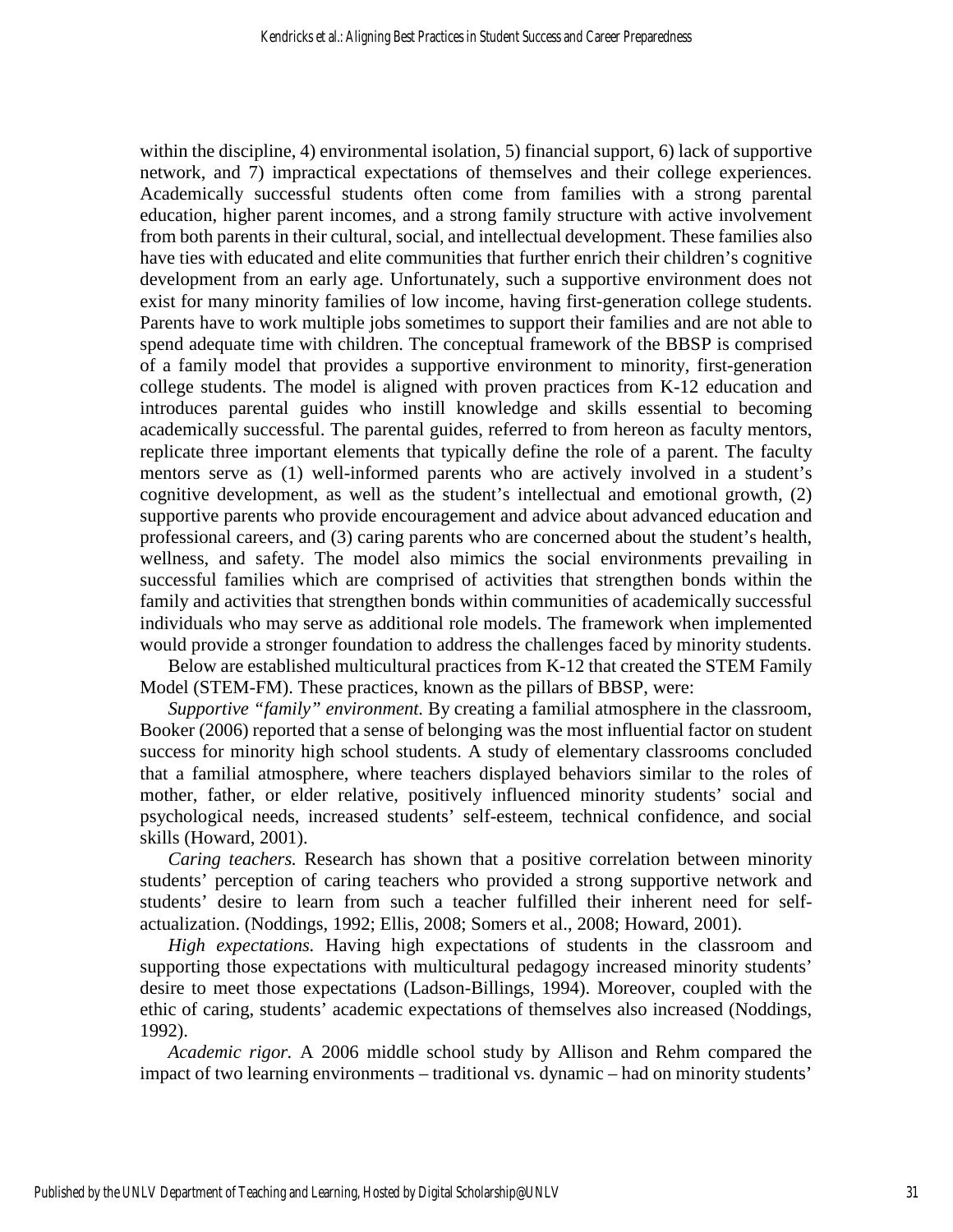academic performance with a new and more challenging mathematics curriculum. Results showed an increase in students' academic performance in the dynamic classroom, illustrating that it is the learning environment not the rigor of the curriculum that had the most impact on student success.

*Dynamic classroom strategies.* A study on gifted minority high school students concluded that students' academic achievement was increased by academic support activities such as role models, group meetings with faculty advisors, small academic communities, and professional development sessions (Grantham & Ford, 2003).

*Discipline.* Two studies (Hill, 1995; Howard, 2001) found that minority students performed best in a structured classroom environment, where authority was clearly defined, and correction and order were conducted in a manner similar to students' home environments.

*Mentoring.* Mentoring had a positive impact on the academic performance of urban middle school male students. Among several aspects that contributed to their high grade point averages (GPA), emphasis on learning in an environment where their cultural strengths and pride were nurtured had the maximum effect. Other factors which should be given equal attention were attitudes towards their racial identity, and internalization and identification with academics (Gordon et al., 2009)**.**

**The STEM Workforce Knowledge Base and Skillset.** To develop students into STEM professionals, proven skills and knowledge concepts that STEM professionals demonstrated were adapted within the core STEM curricula or added as separate program components to the BBSP (Advance CTE, 2008). These skills, known as the STEM Cluster Knowledge and Skills were:

*Academic foundations.* Achieving additional academic knowledge and skills required to pursue the full range of career and postsecondary education opportunities.

*Communications.* Using oral and written communication skills to express and interpret information and ideas including technical terminology and information.

*Problem-solving and critical thinking*. Solving problems using critical thinking skills (analyze, synthesize, and evaluate) independently and in teams. Solving problems using creativity and innovation.

*Information technology applications.* Using information technology tools to access, manage, integrate, and create information.

*Systems.* Understanding roles within teams, work units, departments, organizations, and inter-organizational systems and the larger environment. Identifying how key organizational systems affect organizational performance and the quality of products and services.

*Leadership and teamwork.* Using leadership and teamwork skills in collaborating with others to accomplish organizational goals and objectives.

*Ethics and legal responsibilities.* Knowing and understanding the importance of professional ethics and legal responsibilities.

*Employability and career development.* Knowing and understanding the importance of employability skills. Exploring, planning, and effectively managing a career. Knowing and understanding the importance of entrepreneurship skills.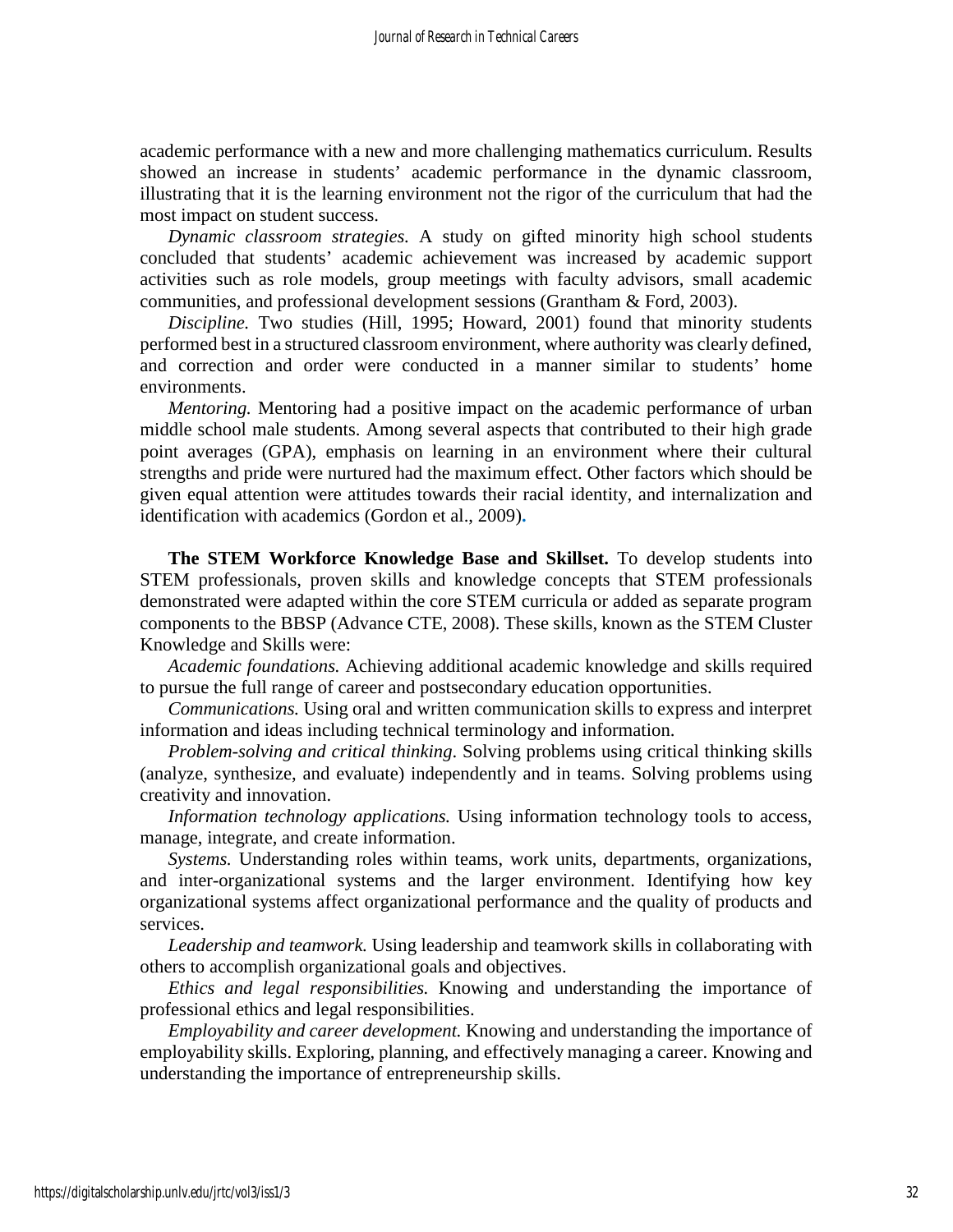

Figure 1. The Benjamin Banneker Scholars Program: A program informed by K-12 best practices for minority students and the STEM workforce knowledge-base and skillset.

**The Benjamin Banneker Scholars Program.** The K-12 pillars and STEM workforce skills informed components of the Benjamin Banneker Scholars Program, and in conjunction with an emphasis on undergraduate research, established the core of the BBSP (Figure 1).

The activities of BBSP were:

1. Scholars participated in a *living, learning community* by residing in the campus Honor's Dormitory (75% of the Scholars shared a room with another scholar; 25% of Scholars were non-traditional students who lived off-campus). The Honor's Dormitory offered study areas, tutoring sessions, and peer-led study sessions. Scholars had easy access to peers taking (or peers who had taken) the same courses, and Scholars' academic habits and behaviors were adapted to a high-achieving learning environment.

2. The one-hour monthly *mentoring meetings* consisted of rituals, such as program announcements, student highlights, and a faculty advising session, that simulated a family gathering. During the advising session, faculty mentors, also known as Learning Community Coordinators (LCC), tracked student progress and provided advice for course registration, navigating college and/or the program discipline, study tips for STEM courses, and information and advice about research opportunities that aligned with student interests and STEM pursuits. Scholars and LCCs also formed smaller communities by major when they met at monthly meetings. These communities transcended beyond the monthly meetings. Shared family traditions (among LCCs and Scholars) included events like going out to eat and attending campus events together. The LCCs became family surrogates for student participants, which created a family atmosphere.

3. If qualified, Scholars were also encouraged to participate in the Honors Program. A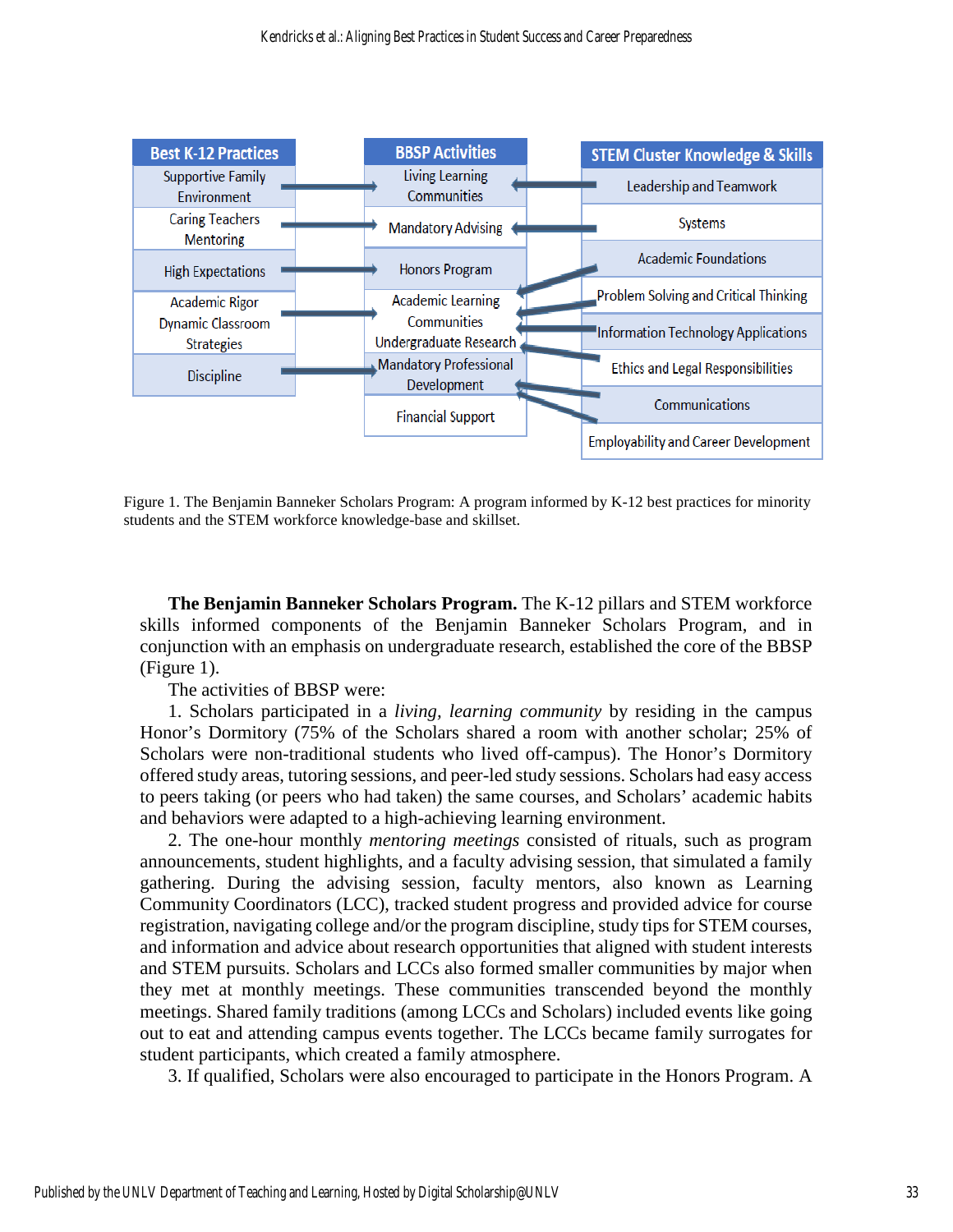3.2 GPA was required to participate, so this activity was optional. If Scholars participated, he/she received honors credit on their transcripts for coursework taken through the Honors Program.

4. Scholars participated in *academic learning communities* by taking at least two STEM courses with fellow Scholars each semester. As a result, Scholars formed study groups more easily and were more comfortable asking each other for help. In addition, per revised curriculum guidelines at the university, major courses within the program of study included a capstone and/or group project. Curriculum changes were set by national program committees for the discipline (i.e., Mathematics Association of America, American Chemical Society, Accreditation Board for Engineering and Technology) and approved by state committees within the Ohio Board of Regents. The capstone/group projects required problem solving (preferably using real-world examples), analytical and critical thinking, teamwork, use of technology to represent and explain phenomena, and communication skills.

5. Each year, BBSP required all Scholars to attend at least two professional development workshops and two graduate school visits offered through the Center for Student Opportunities (CSO), a campus student support program. The CSO provided academic support though professional development workshops, tutoring, internship placement, scholarships, and graduate/professional study prep. The professional development workshops focused on career skills such as resume writing, preparing for job interviews, GRE/GMAT test prep, speaking skills, presentation skills, dinner etiquette, etc. Transportation was provided to visit four to six graduate schools annually.

6. Scholars were required to apply to at least one summer STEM research experience every year. Undergraduate research experiences also were required components of some STEM curricula programs. Research opportunities were provided through Scholars' LCCs or the CSO. Some LCCs had research funding and supported interested undergraduates throughout the summers and academic years on various research projects. CSO had established partnerships with universities and local and national businesses. Examples included Los Alamos National Laboratory, the Air Force Research Laboratory, NASA Glenn Research Center, the Ohio Space Grant Consortium, Avatec Electronic Systems, Ohio Valley Waste Management, the University of Maryland-Baltimore County, the University of Dayton, and Wright State University. Scholars presented findings from their research internships at various regional and national STEM conferences.

Scholars also received financial support in the form of a renewing, merit-based scholarship as long as eligibility requirements and programmatic components were met. The scholarship covered full tuition, housing, books, and all other allowable fees for students up to \$7,500 per year.

# **Method**

**The Institution.** Central State University (CSU), located in Wilberforce, OH, is an undergraduate HBCU with a student population of 2,100. During this study, more than 95% of the student body was African-American, and over 59% lived below the poverty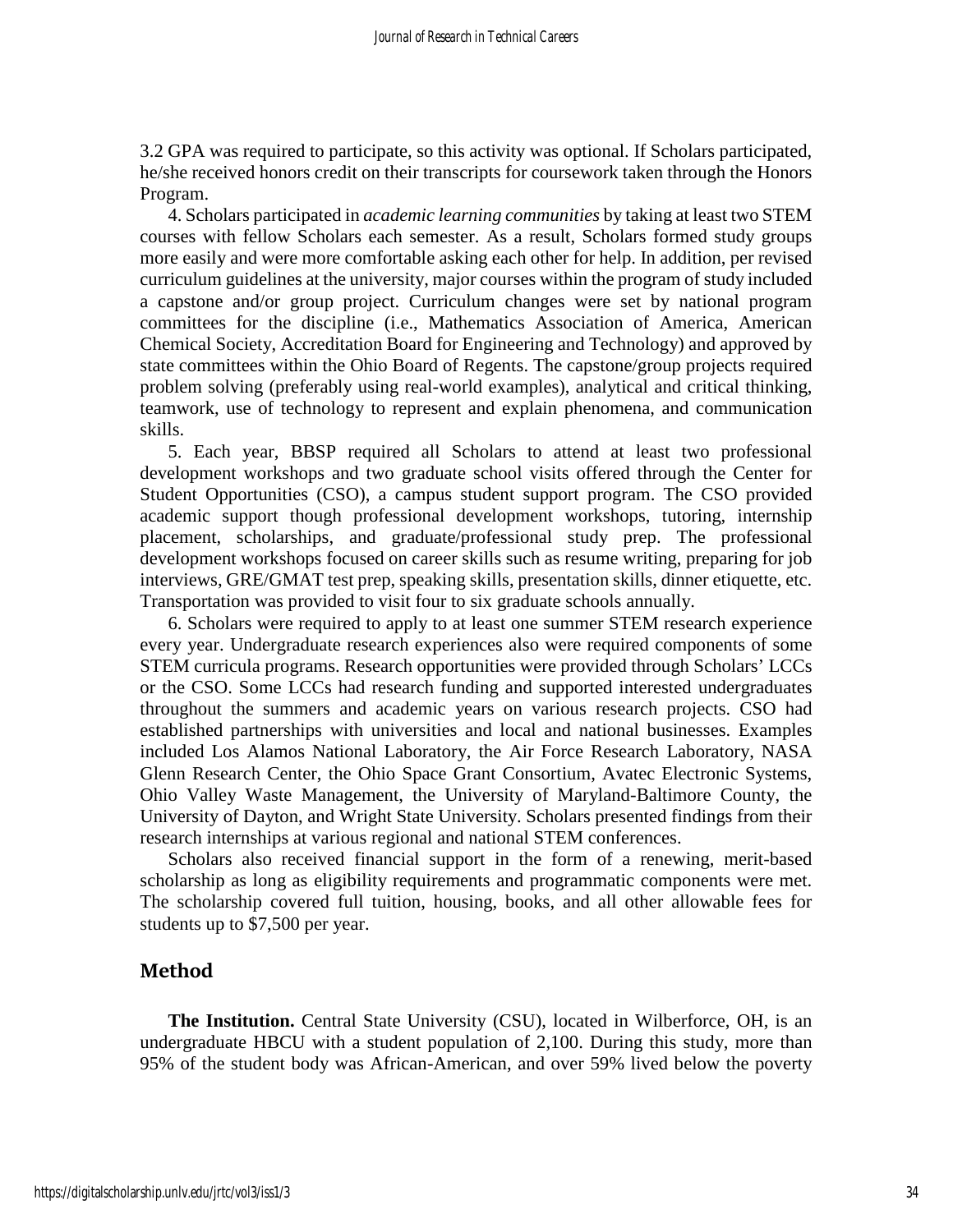| Cohort                | Year Recruited Rank |                                           | Ethnicity                                         | Gender                         | <b>Majors</b>                                                      |
|-----------------------|---------------------|-------------------------------------------|---------------------------------------------------|--------------------------------|--------------------------------------------------------------------|
| Cohort 1<br>$(N = 8)$ | Spring 2009         | 8 Sophomores                              | 8 African-Americans                               | 1 Male;<br>7 Females           | 6 Biology;<br>1 Chemistry;<br>1 Mathematics                        |
| Cohort 2<br>$(N=13)$  | Fall 2009           | 2 Juniors;<br>3 Sophomores;<br>8 Freshmen | 12 African-Americans;<br>1 Interracial            | 4 Males:<br>9 Females          | 3 Biology;<br>2 Chemistry;<br>2 Computer Science;<br>6 Engineering |
| Cohort 3<br>$(N = 2)$ | Fall 2010           | 1 Sophomore;<br>1 Junior                  | 2 African-Americans                               | 1 Male:<br>1 Female            | 1 Mathematics;<br>1 Engineering                                    |
| Cohort 4<br>$(N = 7)$ | Fall 2011           | 7 Sophomores                              | 5 African-American:<br>1 Caucasian:<br>1 Hispanic | 5 Males:<br>2 Females<br>- - - | 3 Biology;<br>3 Computer Science;<br>1 Engineering                 |

|  |  | Table 1. BBSP Scholar Demographics |
|--|--|------------------------------------|
|--|--|------------------------------------|

*Note.* Total of 30 BBSP Scholars. For Fall 2012 and Fall 2013, no new Scholars were recruited, only continuing Scholars were supported for the 2012 -2013 and 2013-2014 academic years.

level. Eleven percent of the student body pursued a STEM degree in biology, chemistry, computer sciences, engineering, mathematics, or water resources management. The average entering ACT score for all CSU freshman was 16.27, and 18.18 for STEM students (Central State University Factbook, 2009, 2010, 2011, 2012, 2013, 2014).

**Participants and Selection Criteria.** The BBSP was advertised annually and eligible students applied for entry into the program's open slots (as determined by available scholarship dollars). Entrance into BBSP required a minimum 3.0 cumulative GPA, declaration as a STEM major, a statement of purpose, and letters of recommendation. BBSP required all participants to maintain a minimum 3.0 GPA. Scholars dropping below the 3.0 GPA were given one semester to restore eligibility or were dismissed from the program. Additional academic support (e.g., tutoring, counseling) was also provided by request, but was not mandatory. Failure to complete the required activities each year resulted in a reduction of a student's academic scholarship. Seven faculty served in two areas of BBSP: Principal Investigator (PI) and Learning Community Coordinators (LCCs); As LCCs, some faculty also served in additional capacity as Co-PIs. Over the duration of the program, a total of 30 students of various undergraduate ranks participated in the BBSP. Participant demographics are listed in Table 1.

**Instrumentation***.* Given the robustness of this study, benchmarks gauging success were collected from both qualitative and quantitative sources. Below is a detailed summary of each survey instrument:

*National Science Foundation Scholarships in Science, Technology, Engineering, and Mathematics Student Tracking System:* Each year, Scholars' academic performances were recorded in the National Science Foundation (NSF) Scholarships in STEM Student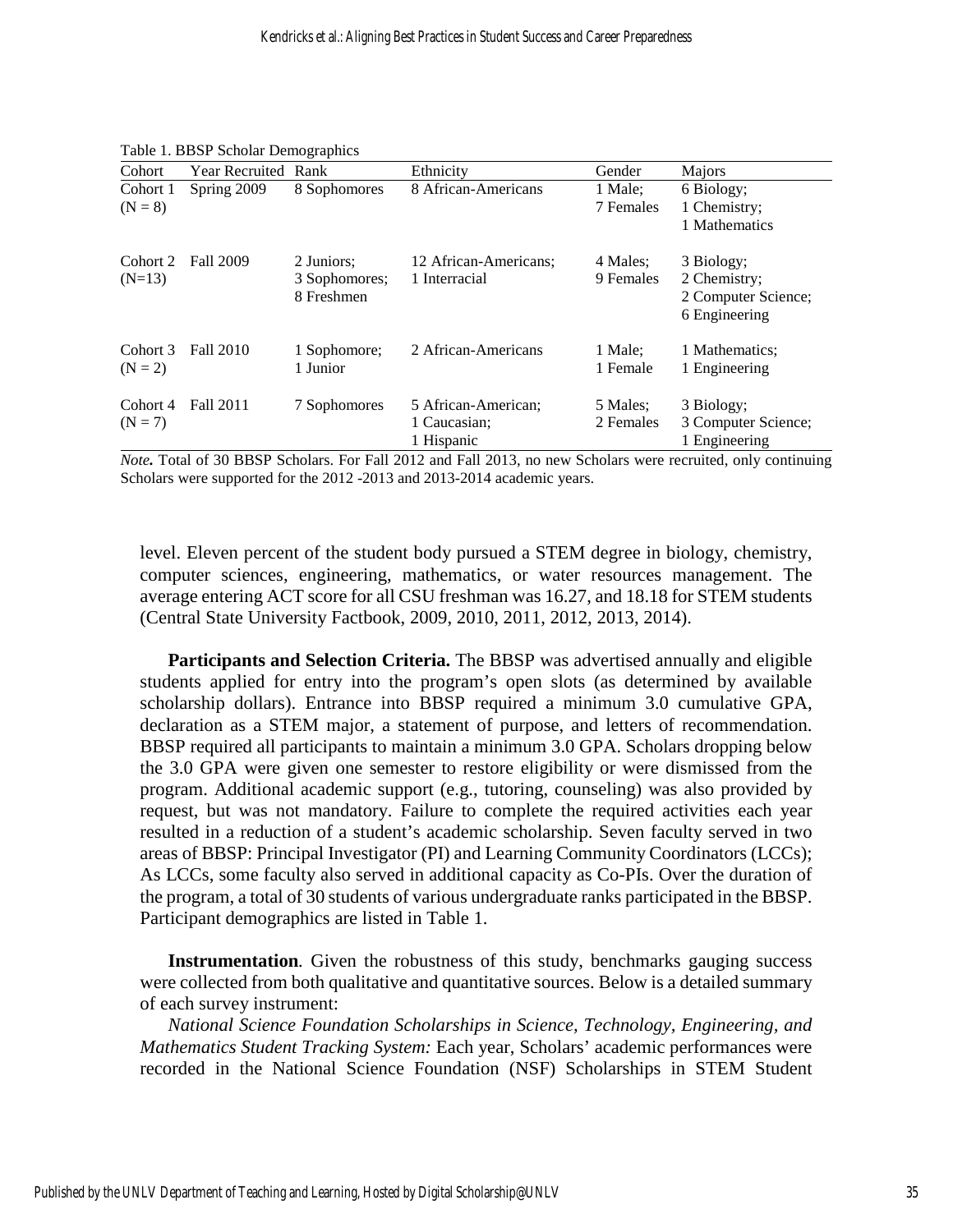Tracking System. The NSF required for five quantitative measures to be tracked for all scholarship recipients: (1) student GPA (major and cumulative), (2) internship/research placement, (3) success in entering the STEM workforce or further professional STEM study, (4) comparative retention rates to non-participants in STEM and at the institution, and (5) comparative graduation rates to non-participants in STEM and at the institution. These data were collected and reported electronically at the end of each semester.

*Benjamin Banneker Scholars Program Scholar and Mentor Satisfaction Surveys:* The BBSP conducted an annual satisfaction survey that documented the experiences and perceptions of Scholars and LCCs. The surveys included 20 items across four areas: (1) mentoring and advising, (2) program communication, (3) services and resources, and (4) group and individual activities. Seventeen questions were multiple choice (with a write-in option) and three questions were open-ended, short answer for respondents to share comments about their feelings and experiences. The surveys were conducted at the end of each academic year and administered to all participating scholars and LCCs active that year.

*Science, Technology, Engineering, and Mathematics Student Comparison College Adjustment Survey:* The adoption and use of the STEM Student Comparison College Adjustment Survey (CAS) stemmed from motivation of the BBSP staff to further understand student attitudes and academic experiences within a STEM major, and was only conducted in the last year of the program. The CAS was developed using questions from the CIRP First Year of College Survey and the Motivated Strategies for Learning Questionnaire. The CAS survey was administered to Benjamin Banneker Scholars and non-participating STEM students. Metrics measuring attitudes and perceptions of college experiences were captured. All indicator items were measured on a 5-point Likert scale (Two examples include, *1-Not at All* to *5-A Great Extent*, and *1-Strongly Disagree* to *5- Strongly Agree*).

**Procedures.** For quantitative measures collected from the NSF-Scholarships in STEM Student Tracking System, comparative graduation and retention rates were calculated for BB Scholars, all STEM majors, and all university students. Through student academic performance reports generated by the Office of Assessment and Institutional Research, major and cumulative mean GPAs were also computed. The number of internship placements and admission/enrollments in graduate or professional STEM study or employment in a STEM career were also tracked.

The annual scholar and mentor satisfaction surveys were anonymous and response rates were 100% each year. To analyze the phenomenological data collected, pattern analysis was used to identify common themes about student and staff perceptions of project implementation, project activities, and program components. Reoccurring language (words, phrases, and context) across each survey item was recorded and deduced as themes.

Lastly, the CAS surveyed BB Scholars and non-participating STEM peers. The CAS was administered to the peer group  $(N=63)$  on a voluntary basis. Students enrolled in Computer Science (N=19, response rate 53%), Algebraic Structures (N=6, response rate 16.7%), Calculus I (N=26, response rate 65%), Calculus II (N=20, response rate 80%), Trigonometry (N=10, response rate 60%), Biology Seminar (N=10, response rate 90%),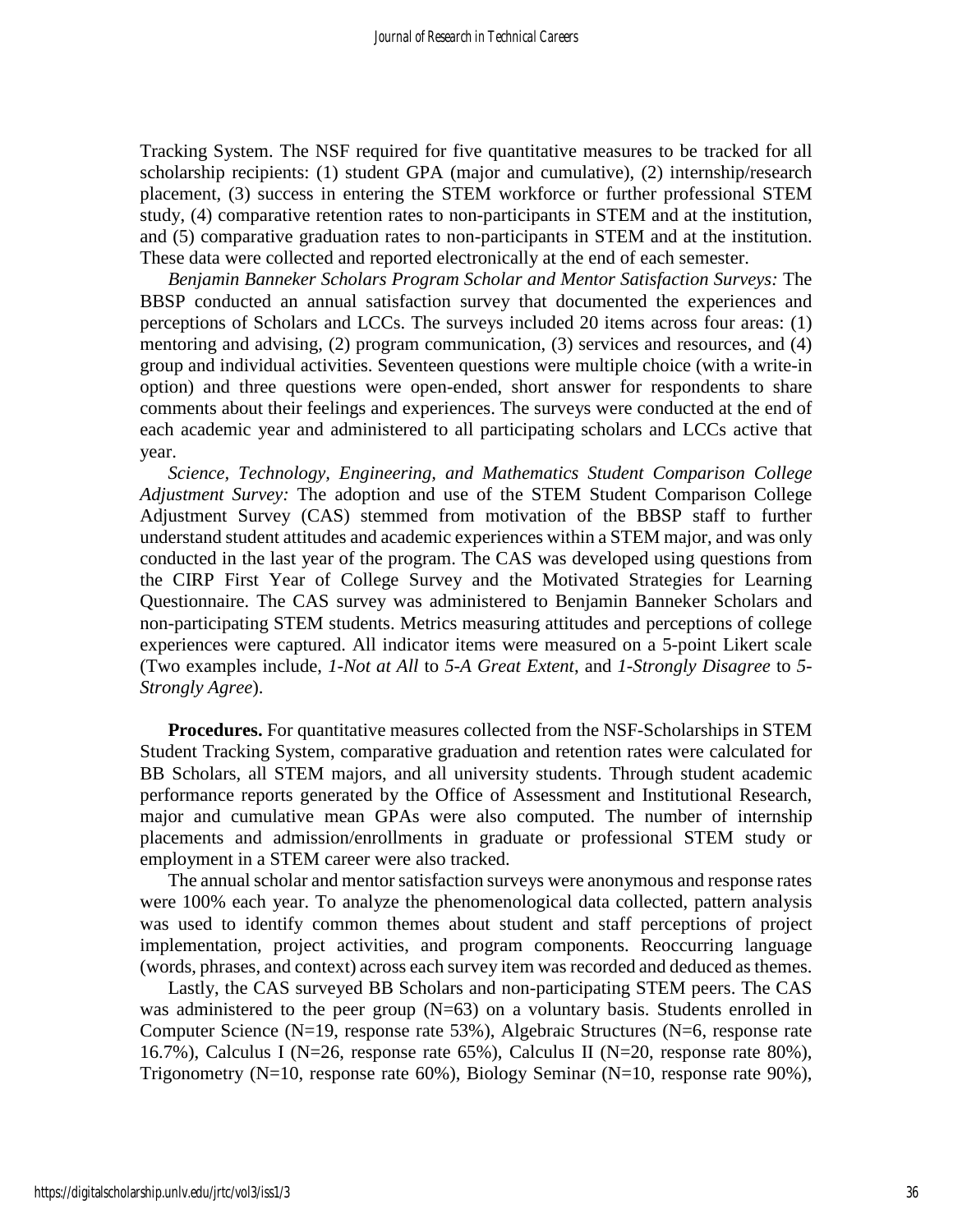| <b>Academic Measures</b> | <b>BBSP</b> |       |       | <b>CSU STEM</b> |       |       |
|--------------------------|-------------|-------|-------|-----------------|-------|-------|
|                          | M(SD)       | Min   | Max   | M(SD)           | Min   | Max   |
| <b>ACT</b> Score         | 20.00(2.88) | 16.00 | 25.00 | 18.29 (3.13)    | 13.00 | 27.00 |
| HS GPA                   | 3.14(0.58)  | 2.17  | 3.81  | 2.92(0.61)      | 1.73  | 3.97  |
| Cumulative GPA           | 3.32(0.40)  | 2.79  | 4.00  | 2.83(0.54)      | 1.50  | 4.00  |
| Major GPA                | 3.46(0.40)  | 2.75  | 4.00  | 2.78(0.81)      | 2.00  | 4.00  |

Table 2. BBSP Student Profiles vs. CSU STEM Student Profiles: 2008 - 2013

Molecular Cell Biology N=7, (response rate 71%) and Bioinformatics (N=7, response rate 100%) were encouraged to complete the survey and took the survey electronically to track single participation in the survey. At the time the survey was conducted 11 BBSP students participated (response rate of 100%). To analyze collected data, confirmatory factor analysis was used to determine satisfactory item loadings for final scales. Cronbach's alpha (α) was used to measure internal consistency for each scale, and mean composite scores were computed for each scale. Further, ANOVA tests were performed to assess for statistical differences among groups across each scale.

**Data Analysis.** To answer the first research question about the success of the STEM learning environment created by the BBSP, we highlight student perceptions of the integrated STEM environment and its impact on students' academic performance, specifically GPA, undergraduate research, and retention and graduation rates. To answer our second research question about student attitudes and continued interests in STEM careers and/or professional study, we highlight the degree to which students perceived their ability to cope with the demands of being a STEM major. The CAS identified nine factors that influenced how students altered their approach to life events at college. Higher mean scores of each factor implied higher functionality, flexibility, and coping process management with the academic and social demands of college which undergirded students' preparedness and perceived readiness for professional careers and/or continued study in STEM. Lastly, to answer the third research question about whether the BBSP would yield desirable outcomes to improve retention and graduation rates, academic performance, and STEM career placements, we tracked and compared major and cumulative mean GPA, graduation rates retention rates, internship placements, and enrollment into graduate study/professional programs for BB Scholars, STEM majors, and, when appropriate, university students.

# **Results**

To address the study's research questions, success for BBSP was based upon student academic performance, persistence towards a STEM career or advanced education upon graduation, and student and faculty mentor perceptions of programmatic components. These findings were observed across the following: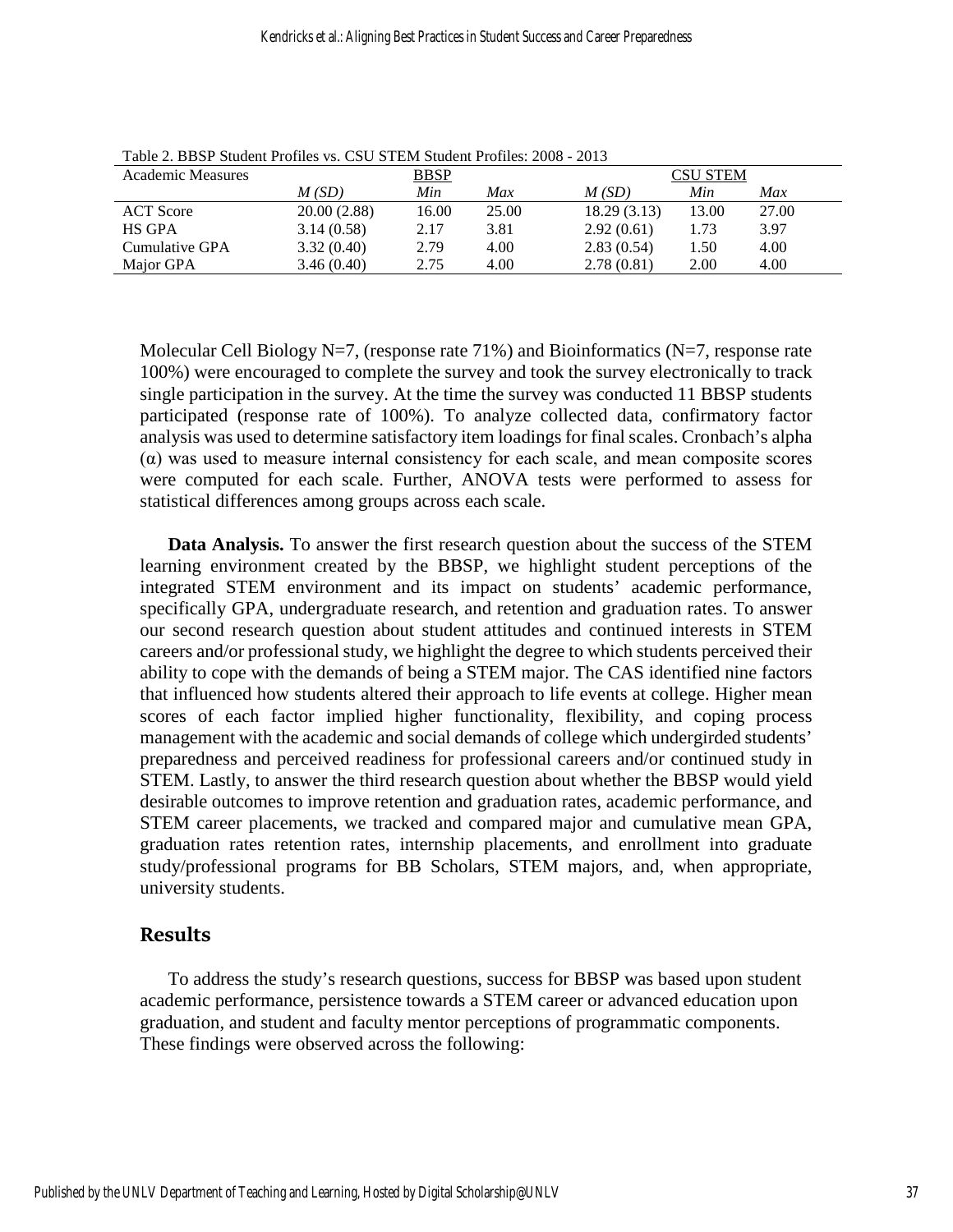| Survey Item                                 | 2010-11 |           |    | $2011 - 12$ |           |    | 2012-13 |           |    |
|---------------------------------------------|---------|-----------|----|-------------|-----------|----|---------|-----------|----|
| (1- Strongly Disagree to 5- Strongly Agree) | Mean    | <b>SD</b> | N  | Mean        | <b>SD</b> | N  | Mean    | <b>SD</b> | N  |
| My faculty mentor was available when I      |         |           |    |             |           |    |         |           |    |
| needed him/her.                             | 4.25    | 0.86      | 16 | 4.69        | 0.48      | 16 | 4.73    | 0.47      | 11 |
| My faculty mentor provided information      |         |           |    |             |           |    |         |           |    |
| about research opportunities.               | 4.31    | 0.95      | 16 | 4.69        | 0.60      | 16 | 4.45    | 0.93      | 11 |
| My faculty mentor was helpful in answering  |         |           |    |             |           |    |         |           |    |
| questions.                                  | 4.63    | 0.62      | 16 | 4.69        | 0.60      | 16 | 4.68    | 0.46      | 11 |
| My faculty mentor provided adequate         |         |           |    |             |           |    |         |           |    |
| support to facilitate learning.             | 4.56    | 0.63      | 16 | 4.63        | 0.62      | 16 | 4.68    | 0.46      | 11 |
| My faculty mentor provided constructive     |         |           |    |             |           |    |         |           |    |
| feedback throughout the year.               | 4.63    | 0.72      | 16 | 4.63        | 0.62      | 16 | 4.59    | 0.49      | 11 |
| My faculty mentor provided guidance about   |         |           |    |             |           |    |         |           |    |
| my educational program.                     | 4.63    | 0.62      | 16 | 4.63        | 0.62      | 16 | 4.64    | 0.50      | 11 |
| My faculty mentor showed genuine concern    |         |           |    |             |           |    |         |           |    |
| for me and treated me with respect.         | 4.69    | 0.60      | 16 | 4.63        | 0.62      | 16 | 4.82    | 0.40      | 11 |
| My faculty mentor provided information      |         |           |    |             |           |    |         |           |    |
| about internship opportunities.             | 4.50    | 0.63      | 16 | 4.56        | 0.63      | 16 | 4.55    | 0.93      | 11 |
| My faculty mentor advised me about degree   |         |           |    |             |           |    |         |           |    |
| progress.                                   | 4.63    | 0.62      | 16 | 4.56        | 0.63      | 16 | 4.50    | 0.67      | 11 |
| My faculty mentor helped minimize my        |         |           |    |             |           |    |         |           |    |
| anxieties about school?                     | 4.13    | 1.02      | 16 | 4.50        | 0.63      | 16 | 4.36    | 0.81      | 11 |
| My faculty mentor provided information      |         |           |    |             |           |    |         |           |    |
| about graduate school.                      | 4.38    | 0.81      | 16 | 4.44        | 0.63      | 16 | 4.50    | 0.92      | 11 |
| My faculty mentor provided information      |         |           |    |             |           |    |         |           |    |
| about professional development workshops.   | 4.31    | 0.95      | 16 | 4.25        | 0.68      | 16 | 4.45    | 0.93      | 11 |
| <b>Total Mentoring Composite Score*</b>     | 4.47    | 0.56      | 16 | 4.57        | 0.51      | 16 | 4.58    | 0.59      | 11 |

Table 3. Scholar Perceptions of Mentoring

\*Total Mentoring Composite Score is the average of all twelve survey items.

*Note.* Reprinted from "National Science Foundation Benjamin Banneker Scholars Program at Central State University Evaluation Report," by R. Taylor, 2013.

**Science, Technology, Engineering, and Mathematics Student Retention (corresponds to research questions 1 and 3).** Over the 5-year period, the retention rate within BBSP was 88% compared against 39% for all other STEM students. One of the goals of BBSP was to assure that 80% of Scholars would receive continuing scholarships in subsequent years based upon satisfactory GPA and the completion of program requirements. From 2009-2013, the retention rates of continuing Scholars were 87.5%, 77%, 86%, 94%, and 94%, respectively. BBSP also tracked the retention rates within program disciplines, including those disciplines of former participants – those students who were inactive from BBSP but remained at CSU. (Four students left BBSP, including one student who also left the institution.). The retention of continuing students in a STEM major from 2009-2013 was 100%, 90%, 82%, 100%, and 94%, respectively.

**Graduation and Science, Technology, Engineering, and Mathematics Placement (corresponds to questions 1 and 3).** At the end of the BBSP, 93% of the BB Scholars graduated. One scholar had completed a STEM masters, six were in STEM master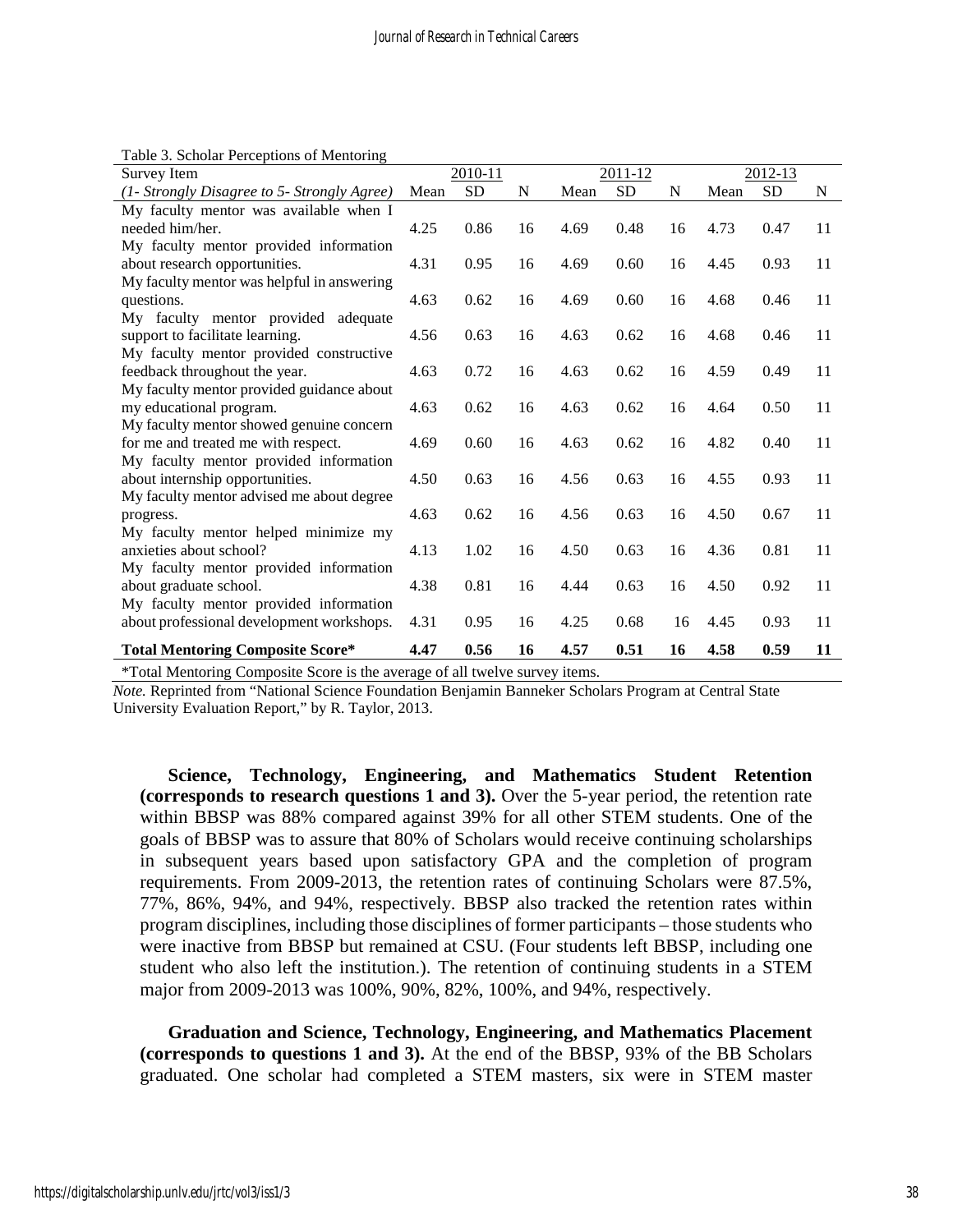Table 4. Faculty Perceptions of Mentoring

| Survey Item                                    |      | 2010-11   |   |      | 2011-12   |   |      | 2012-13   |                |
|------------------------------------------------|------|-----------|---|------|-----------|---|------|-----------|----------------|
| (1- Strongly Disagree to 5- Strongly Agree)    | Mean | <b>SD</b> | N | Mean | <b>SD</b> | N | Mean | <b>SD</b> | N              |
| I am genuinely concerned for the scholars.     | 5.00 | 0.00      | 6 | 5.00 | 0.00      | 5 | 5.00 | 0.00      | $\overline{5}$ |
| I advised scholars about degree progress.      | 5.00 | 0.00      | 6 | 5.00 | 0.00      | 5 | 4.60 | 0.55      | 5              |
| As a faculty mentor I am available when my     |      |           |   |      |           |   |      |           |                |
| mentees need me.                               | 4.83 | 0.41      | 6 | 4.80 | 0.45      | 5 | 4.60 | 0.55      | 5              |
| As a faculty mentor I am helpful in answering  |      |           |   |      |           |   |      |           |                |
| mentees' questions.                            | 4.83 | 0.41      | 6 | 4.80 | 0.45      | 5 | 4.80 | 0.45      | 5              |
| I provided information about graduate school   |      |           |   |      |           |   |      |           |                |
| to the scholars.                               | 4.83 | 0.41      | 6 | 4.60 | 0.55      | 5 | 4.60 | 0.55      | 5              |
| I provided information about internship        |      |           |   |      |           |   |      |           |                |
| opportunities to the scholars.                 | 4.83 | 0.41      | 6 | 4.60 | 0.55      | 5 | 4.80 | 0.45      | 5              |
| provided information about research<br>L       |      |           |   |      |           |   |      |           |                |
| opportunities to the scholars.                 | 4.50 | 1.22      | 6 | 4.60 | 0.55      | 5 | 4.60 | 0.89      | 5              |
| I provide constructive feedback throughout     |      |           |   |      |           |   |      |           |                |
| the semester.                                  | 4.83 | 0.41      | 6 | 4.40 | 0.55      | 5 | 4.80 | 0.45      | 5              |
| As a faculty mentor I believe I have been able |      |           |   |      |           |   |      |           |                |
| to help minimize scholars' anxieties about     |      |           |   |      |           |   |      |           |                |
| school.                                        | 4.17 | 0.41      | 6 | 4.40 | 0.55      | 5 | 4.00 | 0.71      | 5              |
| I provided<br>guidance about educational       |      |           |   |      |           |   |      |           |                |
| programs.                                      | 4.67 | 0.52      | 6 | 4.40 | 0.89      | 5 | 4.60 | 0.55      | 5              |
| I provide adequate<br>support to facilitate    |      |           |   |      |           |   |      |           |                |
| scholars' learning.                            | 4.67 | 0.52      | 6 | 4.20 | 0.84      | 5 | 4.40 | 0.89      | 5              |
| I provided information about professional      |      |           |   |      |           |   |      |           |                |
| development workshops to the scholars.         | 3.50 | 1.22      | 6 | 4.00 | 0.71      | 5 | 3.60 | 1.14      | 5              |

*Note.* Reprinted from "National Science Foundation Benjamin Banneker Scholars Program at Central State University Evaluation Report," by R. Taylor, 2013.

programs and three were pursuing STEM doctoral degrees. An additional five were in STEM workforce positions. The average graduation rate for non-BBSP STEM majors over the same period was 20%. Of the non-BBSP cohorts in the same five-year period, 12 STEM students entered advanced STEM study and two had entered the STEM workforce.

**Student Academic Achievement (corresponds to research questions 1 and 3).**  BBSP participation had positive impacts on student academic achievement. Scholars demonstrated improved academic performance, as evidenced in both major and cumulative GPAs, compared against other STEM students as demonstrated in Table 2.

Scholars were also significantly more active in undergraduate research, both on campus and summer internships. Sixty percent of BBSP Scholars participated and presented their research at local and/or national scientific conferences versus less than 16% of the comparison group. BBSP Scholars also produced 6 research publications during this same period while non-BBSP students produced none.

**Undergraduate Research and Grade Point Average (corresponds to research questions 1 and 3).** For Benjamin Banneker Scholars, there was a strong relationship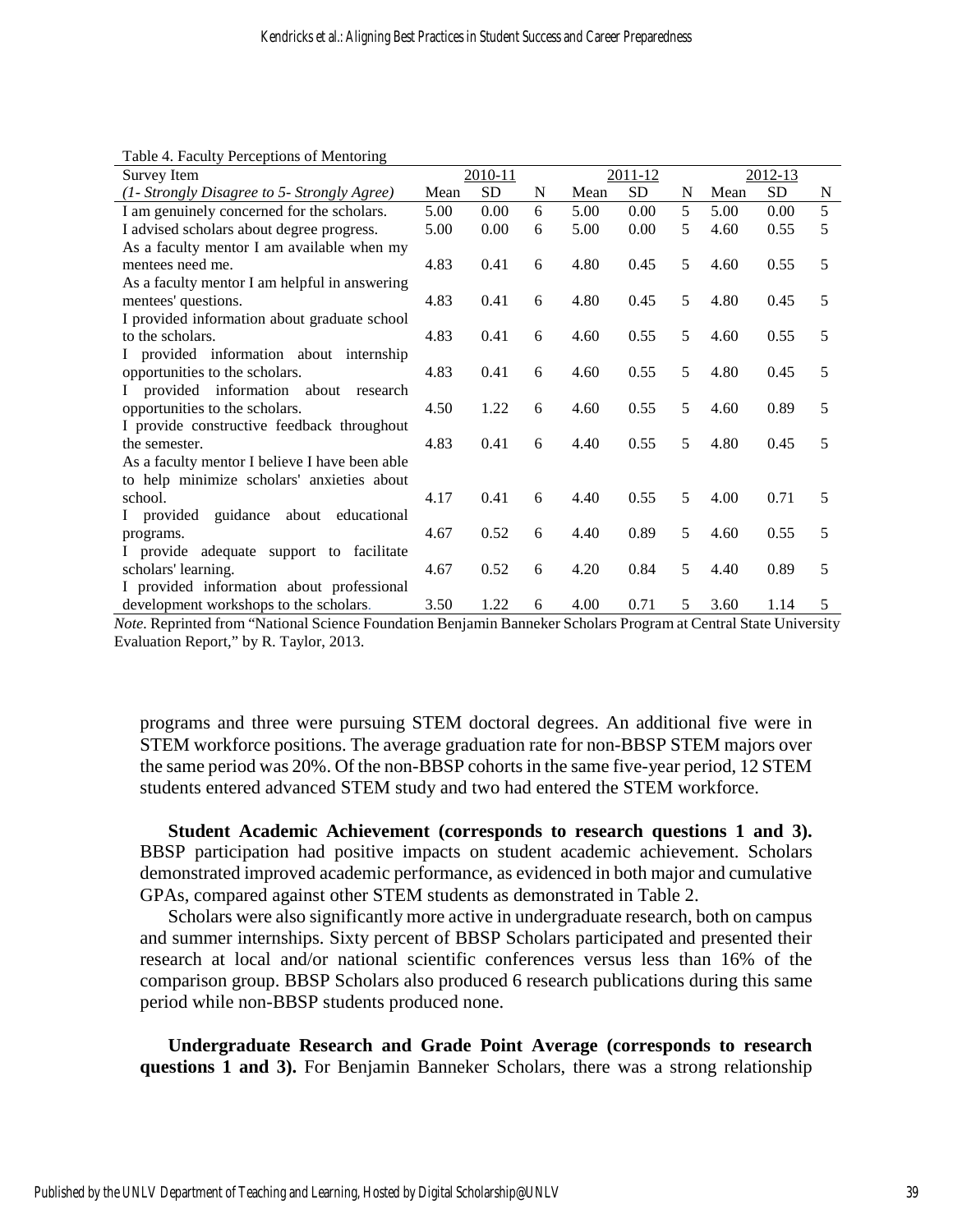| <b>BB</b> Scholars |         |              |       |                        |
|--------------------|---------|--------------|-------|------------------------|
| $\boldsymbol{N}$   | $\%$    | N            | $\%$  |                        |
| 11                 | 10.1%   | 63           | 57.8% |                        |
|                    |         |              |       |                        |
| 5                  | 45.5%   | 39           | 61.9% |                        |
| 6                  | 54.5%   | 22           | 34.9% |                        |
|                    |         |              |       |                        |
| 8                  | 72.7%   | 56           | 88.9% |                        |
| $\theta$           | $0.0\%$ |              | 1.6%  |                        |
| 0                  | $0.0\%$ |              | 1.6%  |                        |
|                    | 9.1%    |              | 1.6%  |                        |
| 0                  | $0.0\%$ | $\mathbf{I}$ | 1.6%  |                        |
| $\overline{c}$     | 18.2%   | 3            | 4.8%  |                        |
|                    |         |              |       |                        |
| 4                  | 36.4%   | 37           | 60.7% |                        |
| 4                  | 36.4%   | 8            | 13.1% |                        |
| 3                  | 27.3%   | 7            | 11.5% |                        |
| 0                  | $0.0\%$ | 5            | 8.2%  |                        |
| $\Omega$           | $0.0\%$ | 4            | 6.6%  |                        |
| $\theta$           | 0.0%    | 0            | 0.0%  |                        |
|                    |         |              |       | <b>STEM Comparison</b> |

#### Table 5. College Adjustment Survey Demographics

\*Two students included in the STEM comparison group either did not provide an ID number or did not provide an adequate number to merge data with institutional research data. Data represented in the table above reflects the most recent data institutional research had on students during summer 2013.

*Note.* Reprinted from "National Science Foundation Benjamin Banneker Scholars Program at Central State University Evaluation Report," by R. Taylor, 2013.

between cumulative GPA, major GPA and internship experiences. Scholars who did not have a summer internship experience had an average cumulative GPA of  $2.94 \pm 0.26$  and a major GPA of  $2.89 \pm 0.43$ . Scholars having one internship experience had an average cumulative GPA of 3.21  $\pm$  0.06 and a major GPA of 3.18  $\pm$  0.07. Scholars having two summer internships had an average cumulative GPA of  $3.54 \pm 0.23$  and a major GPA of  $3.60 \pm 0.37$ . Scholars having three summer internships had an average cumulative GPA of  $3.76 \pm 0.28$  and a major GPA of  $3.87 \pm 0.12$ .

**Mentoring/Advising (corresponds to research questions 1 and 2).** Responses from an annual-satisfaction survey in 2009 indicated a strong perception of the effectiveness faculty mentoring played in the success of the BBSP. In response, students were asked additional questions on the frequency with which they met with their mentors beginning with the 2010 survey instrument to examine these perceptions more closely.

Survey results from 2010 and 2011 described interactions at 37% with an increase to 64% in 2013. When asked to detail subjects discussed with the Scholars, faculty mentors listed grades, course difficulties and curriculum advising, internship opportunities, research, time management and study skills, preparation for graduate school and personal issues negatively impacting academic progress (Kendricks, Nedunuri, & Arment, 2013).

The effectiveness of faculty mentoring was evaluated using student surveys. The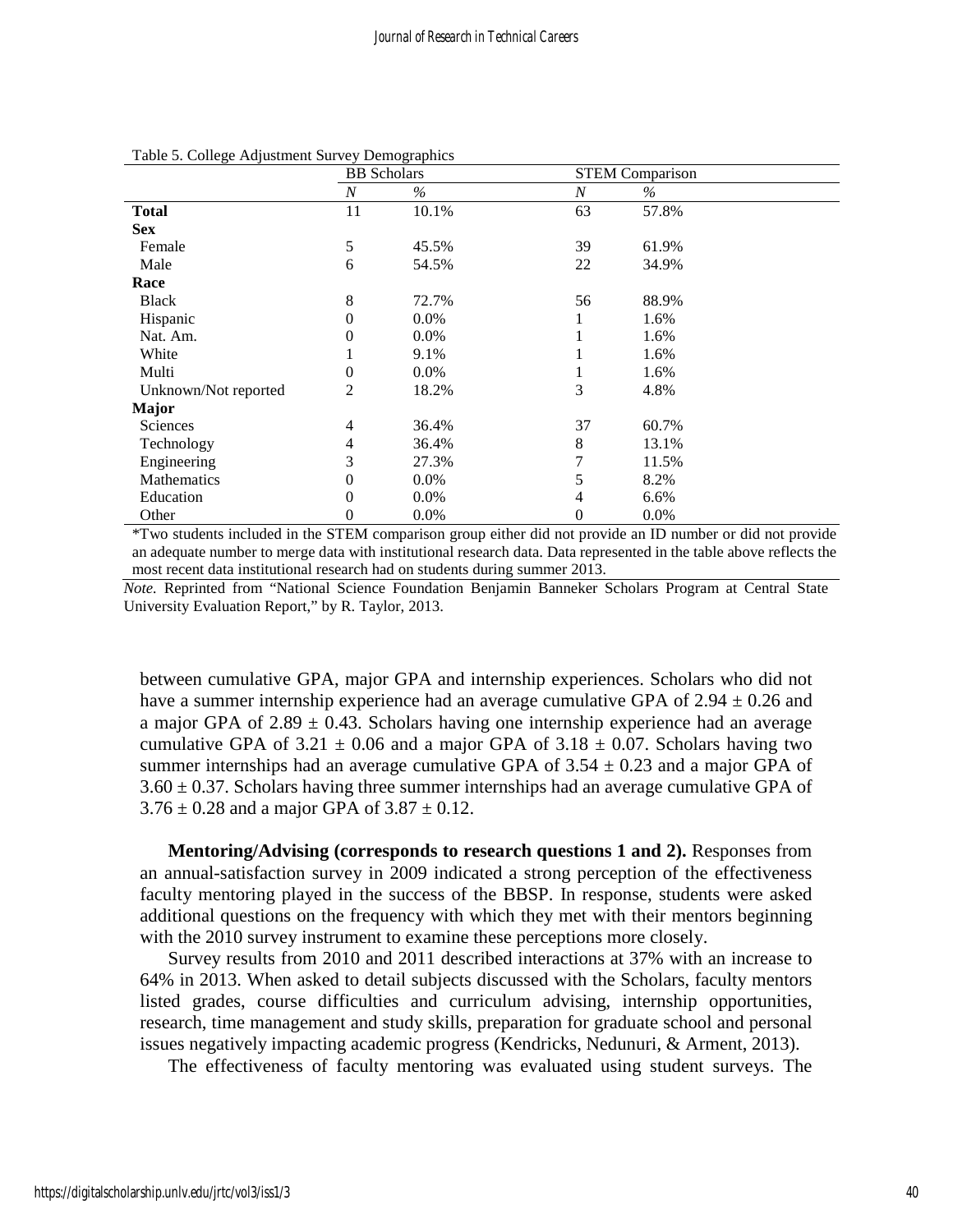| Tuble 6: Concert Reportment but (e) Reputed themselve Emperiences |                    |           |    |            |           |                  |      |       |       |  |  |
|-------------------------------------------------------------------|--------------------|-----------|----|------------|-----------|------------------|------|-------|-------|--|--|
|                                                                   | <b>BB</b> Scholars |           |    | Other STEM |           |                  |      |       |       |  |  |
| Factor                                                            | M                  | <i>SD</i> | N  | M          | <i>SD</i> | $\boldsymbol{N}$ | F    |       | n2    |  |  |
| Peer Learning                                                     | 4.25               | 0.77      | 11 | 3.60       | 0.94      | 63               | 4.80 | 0.032 | 0.063 |  |  |
| Help Seeking of Faculty                                           | 4.31               | 0.61      | 11 | 3.77       | 0.88      | 63               | 3.73 | 0.057 | 0.049 |  |  |
| <b>Expectations of Faculty</b>                                    | 3.14               | 1.32      | 11 | 3.06       | 1.19      | 63               | 0.04 | 0.839 | 0.001 |  |  |
| Self-Efficacy                                                     | 3.49               | 1.06      | 11 | 3.45       | 0.94      | 63               | 0.02 | 0.903 | 0.000 |  |  |
| <b>Critical Thinking Skills</b>                                   | 4.04               | 0.57      | 11 | 3.59       | 0.79      | 63               | 3.19 | 0.078 | 0.042 |  |  |
| Metacognitive Self-Regulation                                     | 4.30               | 0.46      | 11 | 4.03       | 0.60      | 63               | 1.99 | 0.163 | 0.027 |  |  |
| Organization                                                      | 3.59               | 0.94      | 11 | 3.53       | 1.00      | 63               | 0.04 | 0.846 | 0.001 |  |  |
| <b>Task Value</b>                                                 | 3.03               | 1.19      | 11 | 3.17       | 1.06      | 63               | 0.17 | 0.682 | 0.002 |  |  |
| Effort Regulation*                                                | 3.82               | 1.19      | 11 | 3.49       | 1.18      | 58               | 0.72 | 0.398 | 0.011 |  |  |
|                                                                   |                    |           |    |            |           |                  |      |       |       |  |  |

Table 6. College Adjustment Survey Results: Attitudes & Experiences

\*Items used to indicate effort regulation were reverse coded in order to interpret measures on these scales using the continuum 1 to 5 with 5 being the most favorable.

*Note.* Reprinted from "National Science Foundation Benjamin Banneker Scholars Program at Central State University Evaluation Report," by R. Taylor, 2013.

survey was conducted from 2010 - 2013. Both Scholars and mentors were asked twelve similar questions based on a 1-5 Likert scale ranging from  $1 -$  Strongly Disagree to  $5 -$ Strongly Agree. Findings are reproduced in Tables 3 and 4.

Table 3 also includes a Total Mentoring Composite (TMC) score, computed by averaging all twelve items for both students and faculty. TMC shows a high overall approval rating of 4.4 or above. The reliability of this mentoring score using Cronbach's alpha was 0.962 for students and 0.915 for faculty.

Overall, both Scholar and faculty responses to each question on positive aspects of mentoring received high approval ratings from both stakeholder groups. Scholar perceptions on most of survey questions on mentoring received steady approval ratings above 4.5 over the three-year period. Scholars' perceptions of faculty mentor's availability increased from 4.25 in 2010-2011 to 4.73 in 2012-2013. Their perception on facilitation to learning by their mentors also increased from 4.56 in 2010-2011 to 4.68 in 2012-2013.

**Comparison of Student Attitudes and Experiences (corresponds to research question 2).** At the time the College Adjustment Survey was administered there were 11 active Benjamin Banneker Scholars. Inclusive of Scholars, a total of 74 students (STEM and non-STEM) completed the CAS. Participant demographics are displayed in Table 5.

Table 6 demonstrates that student perceptions (STEM vs. non-STEM) varied most widely in the areas of Peer Learning, Help Seeking of Faculty, Critical Thinking Skills, Metacognitive Self-Regulation, and Effort Regulation. Table 6 shows the results of conducting Confirmatory Factor Analysis of satisfactory items perceived by STEM students (BBSP and non-BBSP): Peer Learning ( $\alpha$  =.485), Help Seeking from faculty ( $\alpha$ =.807), Faculty Support ( $\alpha$ =.729), Self-Efficacy ( $\alpha$ =.746), Task Value ( $\alpha$ =.653), Organization Strategies ( $\alpha = .714$ ), Critical Thinking ( $\alpha = .778$ ), Metacognitive Self-Regulation ( $\alpha$ =.850), and Effort Regulation ( $\alpha$ =.407).

ANOVA tests provided evidence of strong differences between the comparison groups.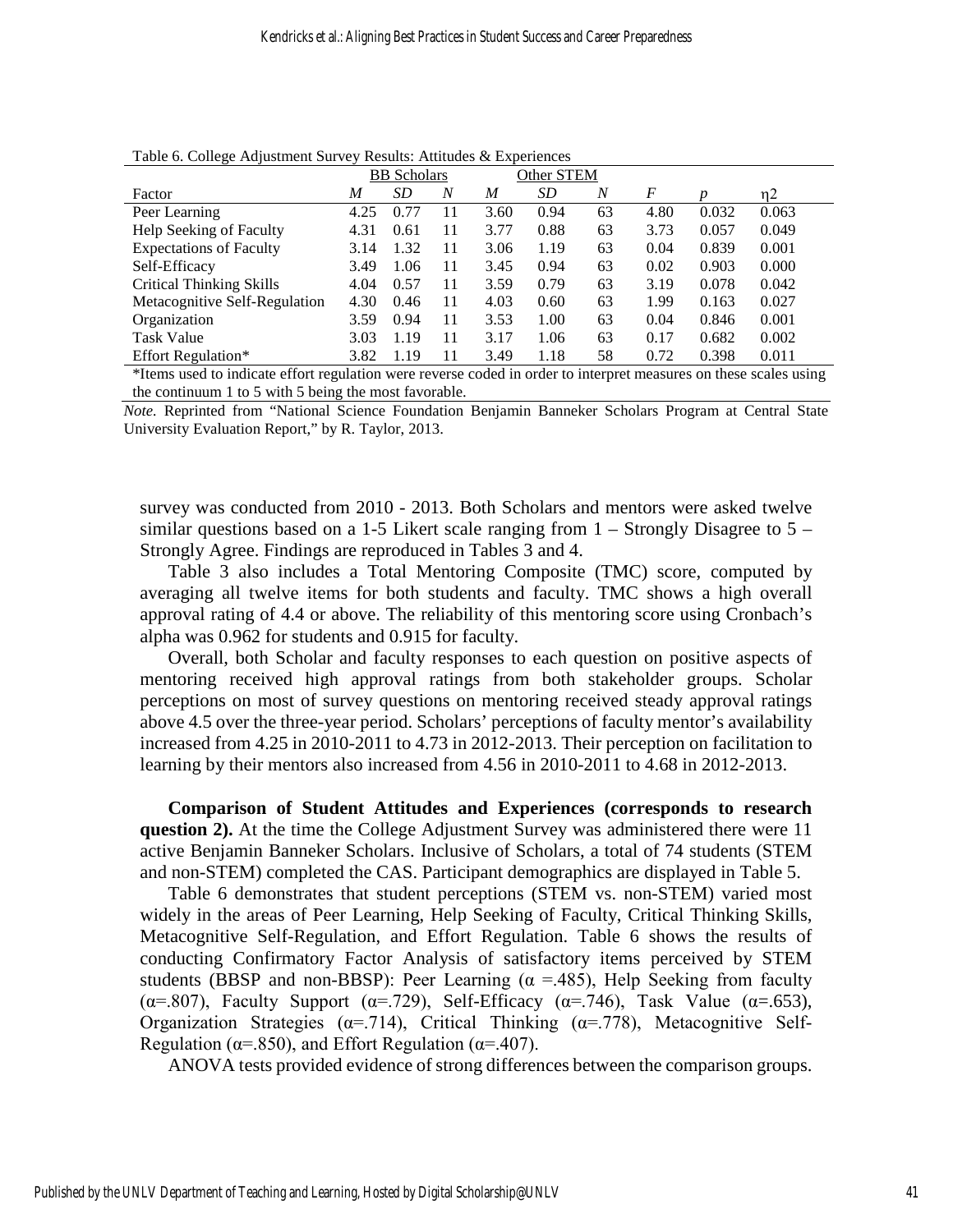The mean scores are more positive for Scholars than the mean scores for the STEM comparison students across all scales except Task Value (Table 6).

In some instances, survey items did not load well together, or reliability scores between items were too low to group items together. For example, one item was asked according to frequency ("How Often Did You… come to class late, or turn assignments in late, work on- or off-campus ..."). Scholars exhibited favorable frequencies (exhibiting such behaviors less often). In general, lower scores would have been more desirable for additional analyses.

## **Discussion**

The challenges of increasing diversity in the STEM workforce begin with providing a strong, steady stream of prepared students with the ability to matriculate undergraduate programs. Retention of a diverse student demographic is key to achieving success. Retention and graduation are further complicated when the target demographic enters from an academically unprepared environment into an area demanding high academic preparation.

At the institutional level, HBCUs are well suited in providing an overall nurturing academic, psychological and social environment where underprepared students adapt and grow into STEM professionals. At the programmatic level, models such as the STEM-FM provide an additional level of support that better meets the needs of students whose success depends on forging connections with faculty.

Our findings on the importance of family and faculty interactions in supporting African Americans in STEM from the CAS are echoed in the literature. Hurtado et al. (2011) reported that the positive impacts that HBCU faculty have are based upon the frequency and depth of faculty-student interactions. BBSP Scholars gave high approval ratings to faculty mentoring through surveys. In past work, Kendricks et al. (2013) discussed the academic and personal benefits of intrusive mentoring and advising and how these resulted in greater efficiency by adopting K-12 best practices. The practice of creating a family environment led to the promotion of strong supportive networks and increased both retention rates and academic performances. These findings are supported by the research of others (Guiffrida, 2005; Slaughter-Defoe et al, 2006; Griffin & Toldson, 2012).

Given national concerns over undergraduate attrition and retention rates in STEM for all groups, including African Americans, the results of BBSP demonstrated retention of participating students at more than twice the rate of non-participants. Similarly, graduation rates were significantly enhanced for program participants. BBSP Scholars were six times more likely to graduate compared to non-BBSP participants.

The building of living, learning communities and academic learning communities provided collaborative environments of learning and a sense of belonging among students and faculty mentors. The safety of this environment allowed gaps in STEM knowledge, proficiencies, and skills to be bridged in a non-threatening and nurturing environment. Further, the social development of leadership and teamwork contributed towards future success.

Transition into advanced STEM study and the professional STEM workforce were,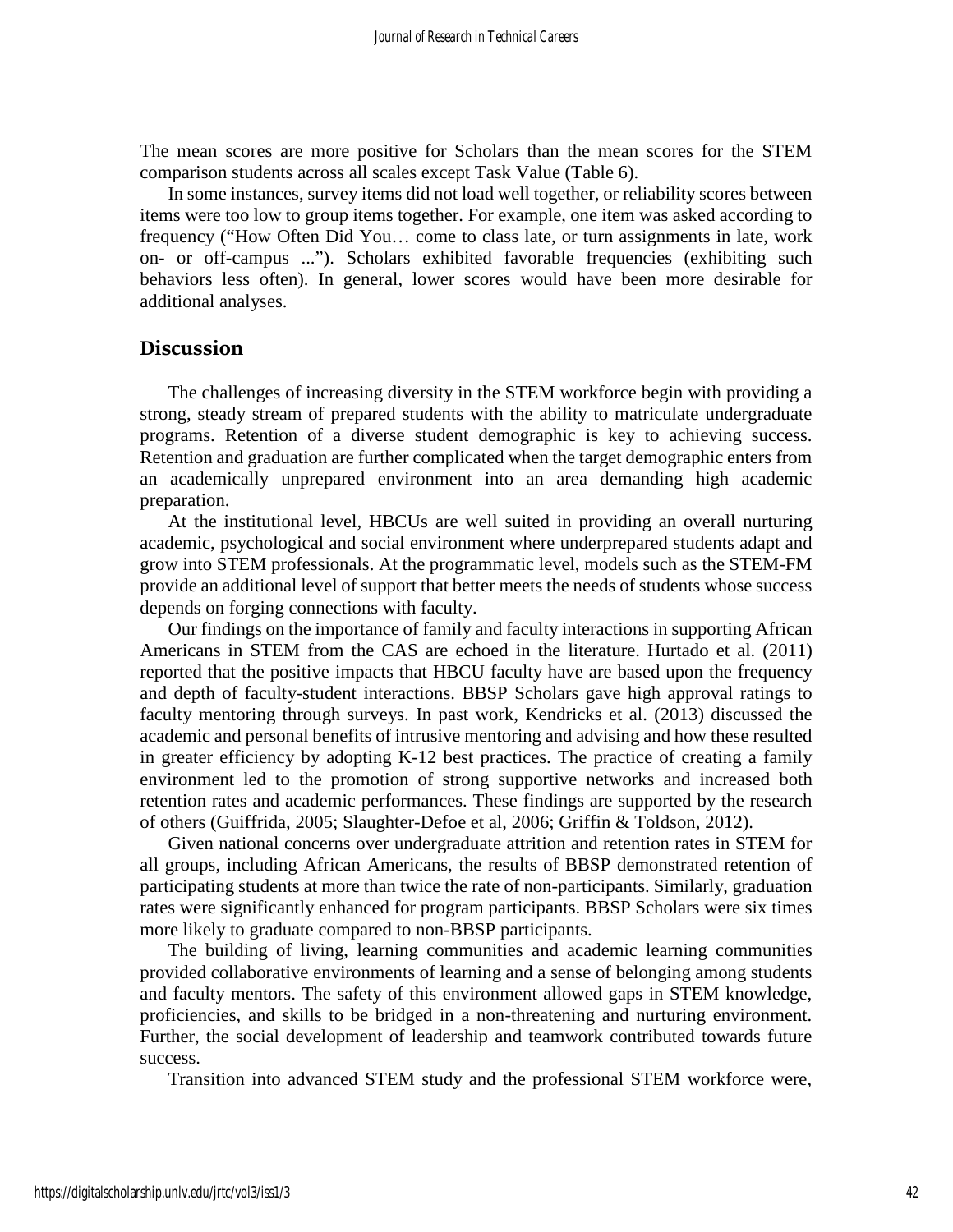likewise, enhanced. BBSP Scholars were nearly three times as likely to continue career pathways in STEM as their peers. BBSP academic learning communities also addressed the critical challenge of impractical expectations that stem from under preparedness when entering STEM college programs.

The impacts on academic performance were demonstrated in both cumulative GPA and in major GPA when comparing BBSP Scholars to their peers. Two major findings of the CAS were the greater emphasis BBSP Scholars placed on critical thinking skills and metacognitive self-regulation. We believe these perceptions carried through in the observations of increased academic performance. The Honors program allowed participants to work on additional projects within a designated course and write reports that may have also contributed to the enhancement of these skills.

When these results were compared against the value added from undergraduate research experiences, the results became even more pronounced. BBSP undergraduate research addressed and removed the challenges of lack of self-efficacy and self-esteem among STEM students and harnessed their self-actualized need to achieve and excel in their disciplines and careers.

Emphasis on the value of undergraduate research in BBSP as part of the training process of becoming a scientist or an engineer cannot be overstated. The benefits of undergraduate research, particularly among minority students in student success, and retention and graduation rates has been well documented in the literature. Overall, any student participating in undergraduate research demonstrates a 26% greater chance of attending graduate school or professional programs; this number was 21.9% specifically for minority students (Nagda et al., 1998; Hathaway et al., 2002; Seymour et al., 2004; Taraban & Blanton, 2008; Carter et al., 2009; Jones et al., 2010).

Professional development offered through graduate school visits, internship opportunities, workshops and test preparation provided participants with career goals and aspirations in their respective disciplines. These may have contributed to their retention and graduation. An average score of 4.4 given by the students on the survey item "My faculty mentor provided information about graduate school opportunities and a 4.54 given on the item "My faculty mentor provided information on professional development workshops" suggests a strong influence of engaging student participants on several professional development activities. Our own findings reveal that STEM-FM model may serve as a framework for creating "an environment of survival followed by success" among low income, first generation, minority students who have been academically unprepared for rigorous STEM disciplines in college.

**Limitations.** The authors acknowledge the study's design possessed limitations. First, to participate in the BBSP, students were required to have a 3.0 high school GPA. However, it should be pointed out that not all Scholars with high GPA had taken one year of advanced placement chemistry or physics, or two years of mathematics leading up to pre-calculus in high school, which is typically expected of high school students entering into science and engineering programs. It can be argued that students earning a high school GPA of 3.0 or above were already academically prepared and embodied the characteristics and study skills to ensure their academic success. The authors were aware that the program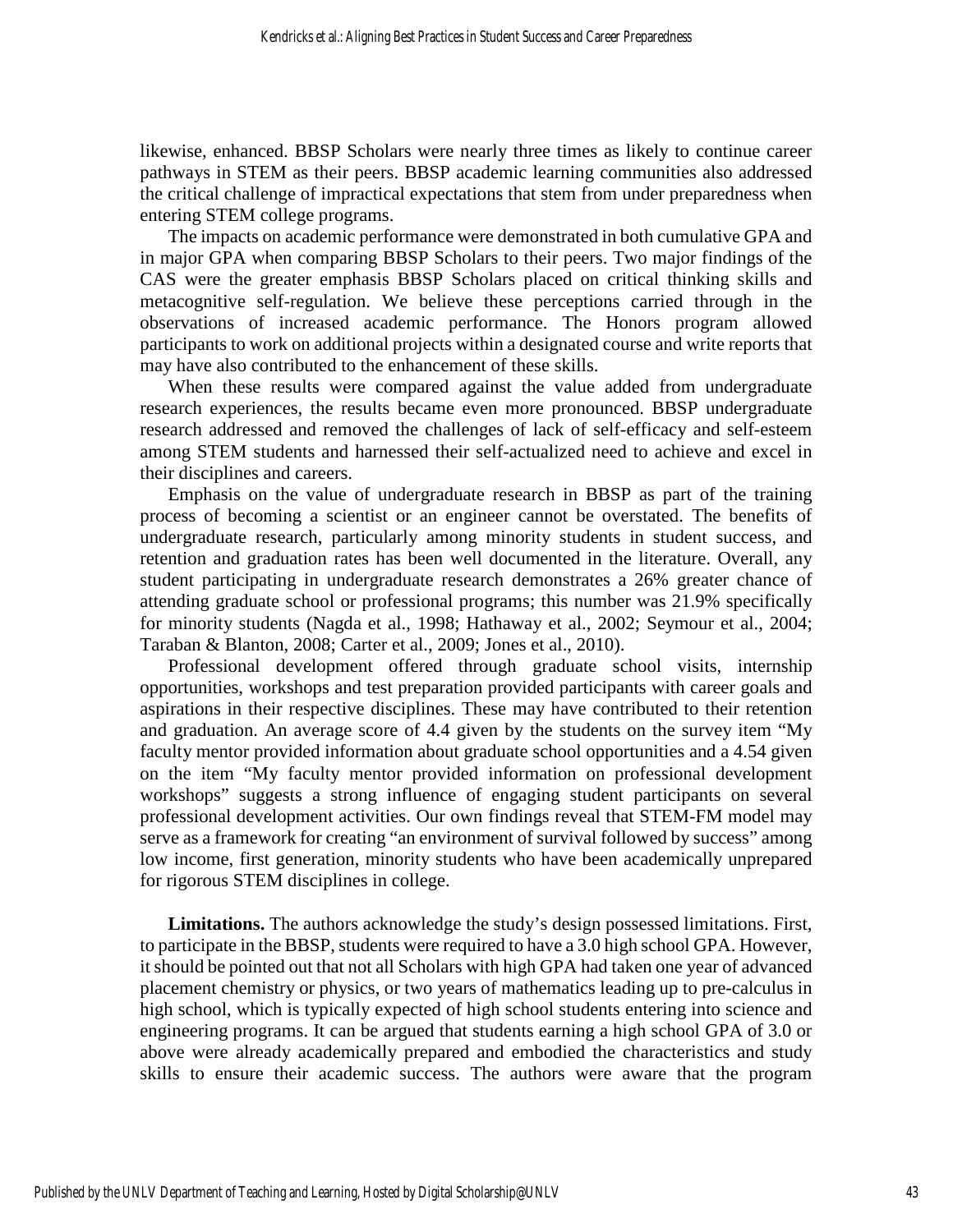participants were high achieving students, however, the program's GPA requirements were limited to the merit-based scholarship specifications set forth by the funding agency. The findings demonstrate that even for students with a propensity for academic achievement, their successes, skills, and competencies can be further enhanced (or retained) by attributes of the Scholars' program. It is also our opinion that BBSP activities contributed to sustaining a high GPA for the Scholars. A more robust study should examine the effects of this program on the academic performance and persistence of STEM majors earning a 2.5- 3.0 GPA.

Second, the population of the study group was small; only 13% (30 students) of STEM majors participated in the BBSP. It would have enhanced the study if a larger sample size of eligible students was used. Unfortunately, the number of participants was limited each year by the availability of scholarship funds.

Lastly, this study capitalized on an ongoing institutional initiative to (1) align the general education curriculum with the curriculum of a local K-12 system and (2) to (re)design course and degree program content to better equip students for careers that stem from their discipline of study. This two-pronged initiative was the backdrop for establishing the BBSP. It provided campus-wide investment in revamping the curricula and created faculty energy to integrate new and innovative ideas, producing a welcoming environment to introduce new and complementary approaches to academic support. The uniqueness of the campus landscape does not go unnoticed. Similar initiatives were ongoing in other states, such as Texas and Arizona. The goal for anyone seeking to model the Scholars program at his/her institution would be to examine the campus culture and climate, and learn about administrative-led initiatives to add onto to build momentum, support, and advocacy to introduce new and complementary ideas.

## **Conclusions**

Culturally responsive practices for African American students have proven to be a successful strategy for academic success in K-12 education. Taken as a whole, the performance of the Benjamin Banneker Scholars suggests that lessons learned from K-12 best practices can be successfully applied to undergraduate STEM majors. Further, incorporating skills and abilities that align with employers' needs better prepares Scholars for careers in a STEM field. The combination of peer support, faculty mentoring, professional development and encouraged undergraduate research successfully transitioned students towards the increasing responsibilities of advanced study in STEM and careers in the STEM workplace. The creation of a familial environment that is supportive of students' social and academic needs translated as a successful vehicle for grooming professional behaviors and academic habits that positively affected undergraduate academic performance and continued persistence in STEM careers.

Can the best practices of BBSP be given broader application to other institutions and to what degree? The limiting factor in any attempt to "scale up" these practices is the degree to which the nurturing environment can be maintained. Whether it be an institution-wide setting, a programmatic or departmental one, or a pocket of students within a large, traditional institution, it is our extended opinion that students will respond if strong faculty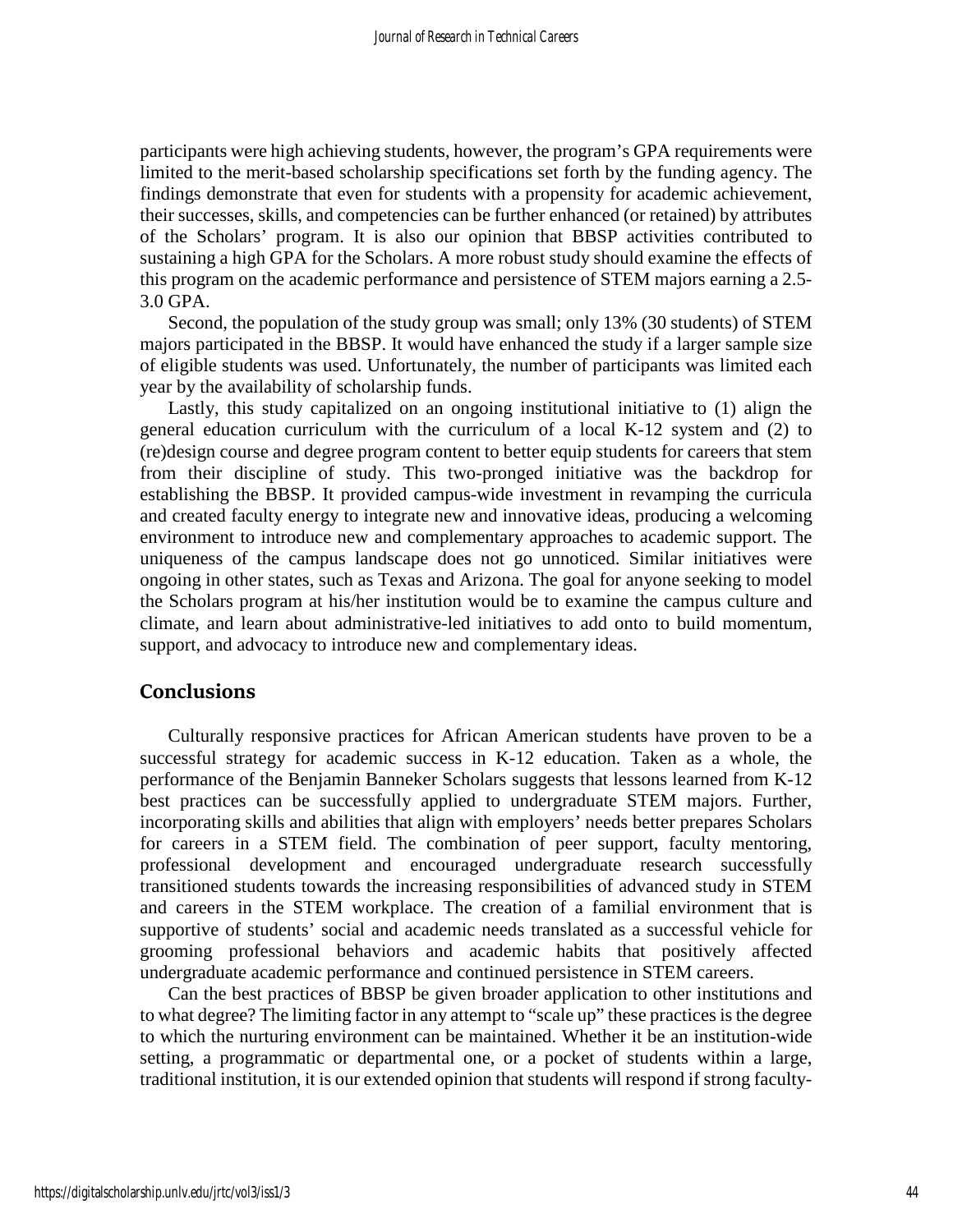student interpersonal interactions can be forged and maintained in the context of the best practices presented here.

Note: Funding for this study was provided by the National Science Foundation's Division for Undergraduate Education (DUE#0806741). The authors would like to thank Dr. Robin Taylor for providing program evaluation as well as the many reviewers of this manuscript for their suggestions for continued improvement.

## **References**

- Adelman, C., Ewell, P., Gaston, P., Schneider, C. (2014). *The degree qualifications profile: A learning-centered framework for what college graduates should know and be able to do to earn the associate, bachelor's or master's degree.* Retrieved from https://www.luminafoundation.org/files/resources/dqp-web-download.pdf
- Advance CTE. (2008). *Science, technology, engineering and mathematics career cluster knowledge and skill statements.* Retrieved from
- https://cte.careertech.org/sites/default/files/K%26S-CareerCluster-ST-2008.pdf American College Testing. (2016). *The condition of college and career readiness.* Retrieved from https://www.act.org/content/dam/act/unsecured/documents/CCCR\_National\_2016.pdf
- Allen, W. R. (1992). The color of success: African-American college student outcomes at predominantly white and historically black public colleges and universities. *Harvard Educational Review, (62*), 26-44.
- Allison, B. N., & Rehm, M.L. (2006). Meeting the needs of culturally diverse learners in family and consumer sciences middle school classrooms*. Journal of Family and Consumer Sciences Education, 24*(1), 50-63.
- Aud, S., Hussar, W., Kena, G., Bianco, K., Frohlich, L., Kemp, J., & Tahan, K. (2011). *The condition of education 2011* (NCES 2011-033). U.S. Department of Education, National Center for Education Statistics. Washington, DC: U.S. Government Printing Office.
- Beede, D., Julian, T., Khan, B., Lehrman, R., McKittrick, G., Langdon, D., & Doms, M. (2011). *Education supports racial and ethnic equality in STEM.* US Department of Commerce, Economics and Statistics Administration, ESA Issue Brief #05. Retrieved from https://files.eric.ed.gov/fulltext/ED523768.pdf
- Booker, K. C. (2006). School belonging and the African-American adolescent: What do we know and where should we go? *The High School Journal, 89*(4), 1-7. https://doi.org/10.1353/hsj.2006.0005
- Carnevale, A. & Rose, S. (2011). *The undereducated American*. Washington, DC: Georgetown University Center on Education and the Workforce. Retrieved from https://1gyhoq479ufd3yna29x7ubjn-wpengine.netdna-ssl.com/wpcontent/uploads/2014/11/undereducatedamerican.pdf
- Carnevale, A., & Smith, N. (2013). Workplace basics: The skills employees need and employers want. *Human Resource Development International*, *16*(5), 491-501.
- Coats, L. & Xu, J. (2011). No Child Left Behind and outreach to families and communities: The perspectives of exemplary African-American science teachers. *Journal for Research in Education, 28*(5), 609-627.
- Complete College OHIO Task Force. (2011). *Task force (and subcommittee) reports and recommendations.* University System of OHIO Board of Regents.
- Complete College OHIO Task Force. (2014). *Task force (and subcommittee) reports and*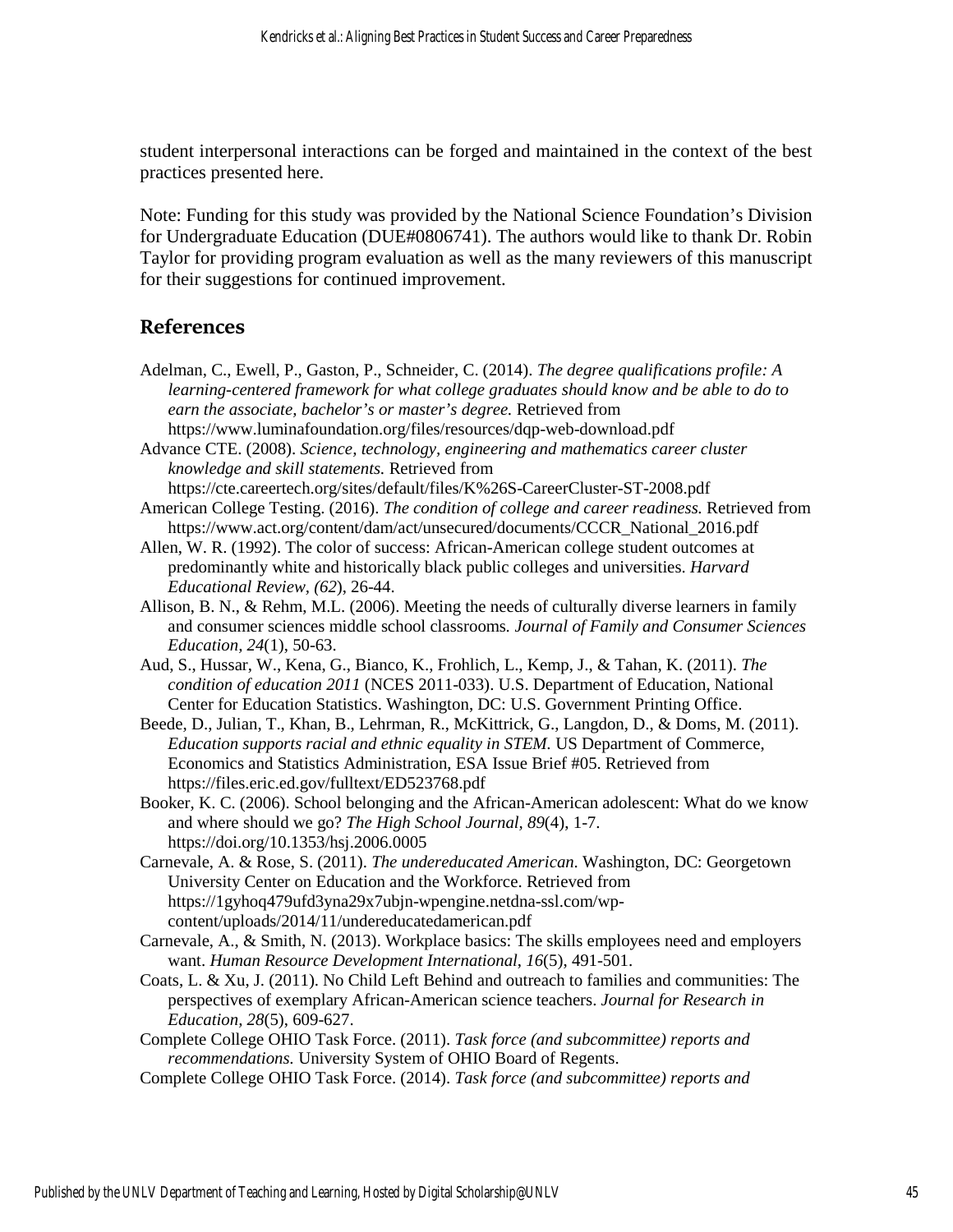*recommendations.* University System of OHIO Board of Regents.

- Conley, D. & Gaston, P. (2013). *A path to alignment: Connecting K-12 and higher education via the common core and the degree qualifications profile.* Lumina Foundation: Indianapolis, IN.
- Davis, D. & Binder, A. (2016). Selling students: The rise of corporate partnership programs in university career centers. *Research in the Sociology of Organizations, 46,* 395-422
- Davis, J. (1994). College in black and white: Campus environment and academic achievement of African American males. *The Journal of Negro Education, 63*(4), 620-633. https://doi.org/10.1177/0095798400026002002
- Ellis, T.D. (2008). Lessons from the gap closers: The middle school philosophy in urban schools. *North Carolina Middle School Association Journal*, *23*(1), 1-8.

Fleming, J. (1984). *Blacks in college: A comparative study of student success in black and white institutions*. San Francisco, CA: Jossey-Bass.

- Grantham, T. C. & Ford, D. Y. (2003). Beyond self-concept and self-esteem: Racial identity and gifted African-American students. *The High School Journal, 87*(1), 18-29. https://doi.org/10.1353/hsj.2003.0016
- Griffin, K.A., Toldson, I.A. (2012). Reflections on mentoring for blacks in academia. *The Journal of Negro Education*, *81*(2), 103-105.
- Gordon, D.M., Iwamoto D.K., Ward N., Potts R., & Boyd, E. (2009). Mentoring urban black middle school male students: Implications for academic achievement. *The Journal of Negro Education, 78*(30), 277-289.
- Guiffrida, D. (2005). Othermothering as a framework for understanding African American students' definitions of student-centered faculty. *The Journal of Higher Education, 76*, 701- 723. https://doi.org/10.1353/jhe.2005.0041
- Hathaway, R.S., Nagda, B. A., & Gregerman, S. R. (2002). The relationship of undergraduate research participation to graduate and professional educational pursuit: an empirical study*. Journal of College Student Development*, *43*:614-631. https://doi.org/10.1187/cbe.10-10-0130
- Hewitt, N. M., & Seymour, E. (1991*). Factors contributing to high attrition rates among science, mathematics, and engineering undergraduate majors.* Report to the Alfred P. Sloan Foundation. Boulder, CO: Bureau of Sociological Research, University of Colorado.
- Hill, H. E. (1995). The relationship between family environment and parenting style: A preliminary study of African American families*. Journal of Black Psychology, 21*(4), 408- 423. https://doi.org/10.1177/00957984950214007
- Howard, T. C. (2001). Telling their side of the story: African-American students' perceptions of culturally relevant teaching*. The Urban Review Journal, 33*(2), 131-149. https://doi.org/10.1023/A:1010393224120
- Hurtudo, S., Eagen, M. K., Tran, M. C., Newman, C. B., Chang M. J., & Velasco, P. (2011). "We do science here": Underrepresented students' interactions with faculty in different college contexts. *Journal of Social Issues, 76*(3), 553-579. https://doi.org/10.1111/j.1540- 4560.2011.0714.x
- Jankowski, N., & Marshall, D. (2015). Degree Qualifications Profile (DQP) and Tuning: What are they and why do the matter? *New Directions for Institutional Research, (2015),* 165, 3-13.
- Jones, M.T., Barlow, A. E. L., & Villarejo, M. (2010). Importance of undergraduate research for minority persistence and achievement in biology. *Journal of Higher Education, 81*(1), 82- 116.
- Kendricks, K., Arment, A. (2011). Adopting a K-12 family model alongside undergraduate research to enhance STEM persistence and achievement for underrepresented minority students. *Journal of College Science Teaching, 41*(2), 64-69.
- Kendricks, K., Nedunuri, K. V., Arment, A. (2013). Minority student perceptions of the impact of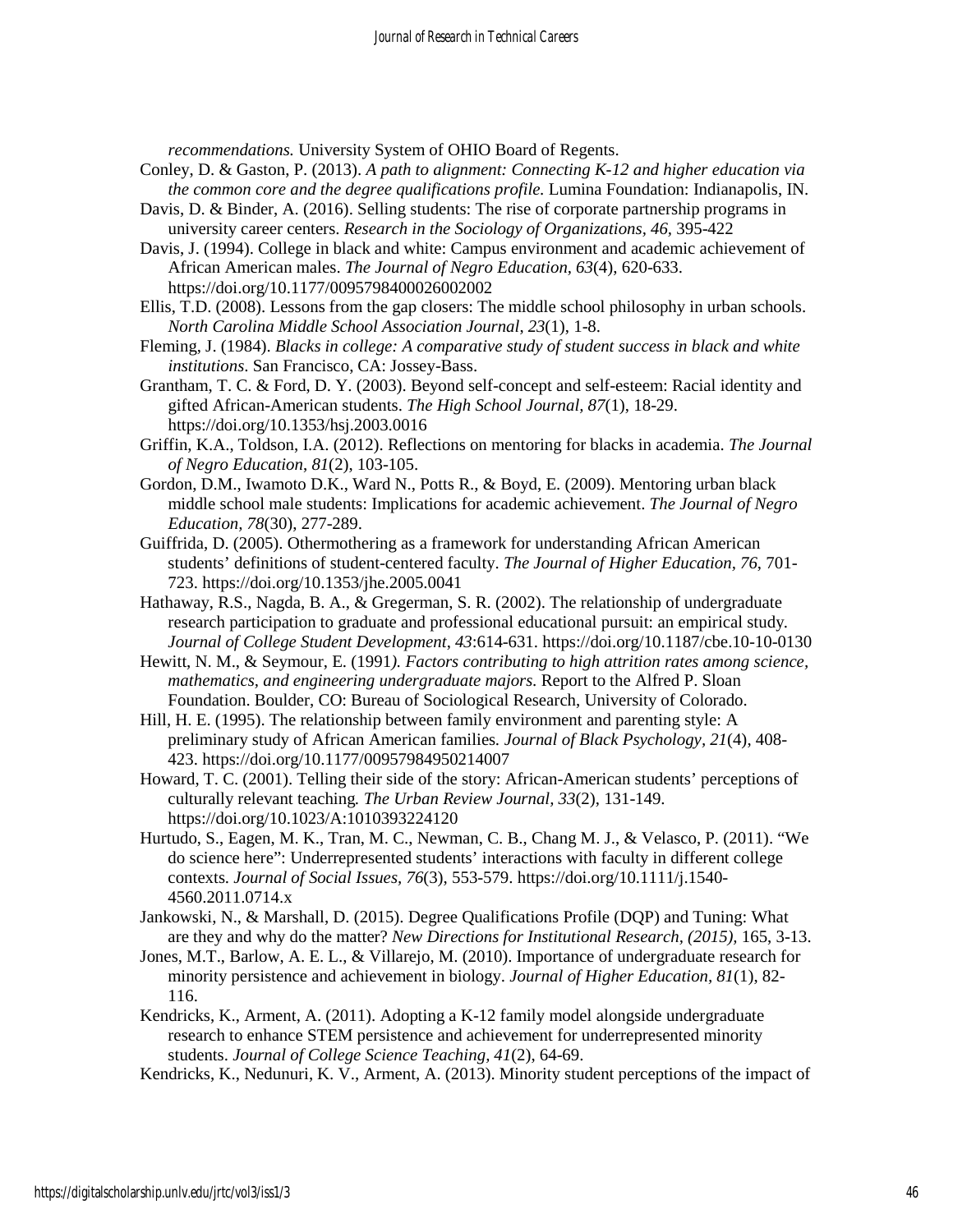mentoring to enhance academic performance in STEM disciplines. *Journal of STEM Education: Innovations and Research, 14*(2), 38-46.

- Koenig, R. (2009). Minority retention rates in science are sore spots for most universities. *Science, 324*(5933), 1386-87.
- Ladson-Billings, G. (1994). *The dreamkeepers: Successful teachers of African American students*. San Francisco: Jossey-Bass.
- Larson, L., & Novak, K. (2002). *States K-16 education systems.* Information Brief: Minnesota House of Representatives Research Department. St. Paul, MN.
- Lee, J., & Darity, W. (2012). *An analysis of the institutional factors that influence retention and 6-year graduation rates at historically black colleges and universities.* Retrieved from http://hdl.handle.net/10161/5244
- Madden, R. (2005). Doing business with business schools. In R. Paton, G. Peters, J. Storey & S. Taylor. (Eds.). *The handbook of corporate university development: Managing strategic learning initiatives in the public and private domains (pp. 97-107).* London: Gower.
- Nagda, B., Gregerman, S., Jonides, J., von Hippel, W., & Lerner, J. (1998). Undergraduate student-faculty research partnerships affect student retention. *The Review of Higher Education, 22*(1), 55-72.
- National Science Board (NSB). (2015). *Revisiting the STEM workforce: A companion to the science and engineering indicators report*. Arlington, VA: National Science Foundation.
- National Science Foundation (NSF). (2012). *Science and engineering indicators, higher education in science and engineering highlights*. Arlington, VA: National Science Foundation.
- National Science Foundation (NSF). (2018). *Science and engineering indicators*. Arlington, VA: National Science Foundation.
- Nestor-Baker, N., & Kerka, S. (2009). *Recruitment and retention of underrepresented students in STEM fields*. Columbus, OH: The Ohio State University.
- Noddings, N. (1992). *The challenge to care in schools.* New York: Teachers College Press.
- North, C. (2011). *Designing STEM pathways through early college: Ohio's Metro Early College High School*. Early College Design Services, Jobs for the Future.
- Obama, B. (2016). *Presidential State of Union Address: Science, technology, engineering, and mathematics for all: Ensuring high-quality STEM education for all students*. Executive Office of the President of the United States, Washington, DC: White House.
- Office of Assessment & Institutional Research. (2009). *Central State University factbook.* Wilberforce, OH: Central State University.
- Office of Assessment & Institutional Research. (2010). *Central State University factbook*. Wilberforce, OH: Central State University.
- Office of Assessment & Institutional Research. (2011). *Central State University factbook*. Wilberforce, OH: Central State University.
- Office of Assessment & Institutional Research. (2012). *Central State University factbook.*  Wilberforce, OH: Central State University.
- Office of Assessment & Institutional Research. (2013). Central State University Factbook. Wilberforce, OH: Central State University.
- Office of Assessment & Institutional Research. (2014). Central State University Factbook. Wilberforce, OH: Central State University.
- Ohio Board of Regents. (2014). *Pre-K to jobs: Higher education's role in developing students for careers*. Columbus, OH: University System of Ohio.
- Ohio Board of Regents. (2011). *Underrepresented Ohioans need more education to meet the state's workforce needs.* Columbus, OH: University System of Ohio. Retrieved from